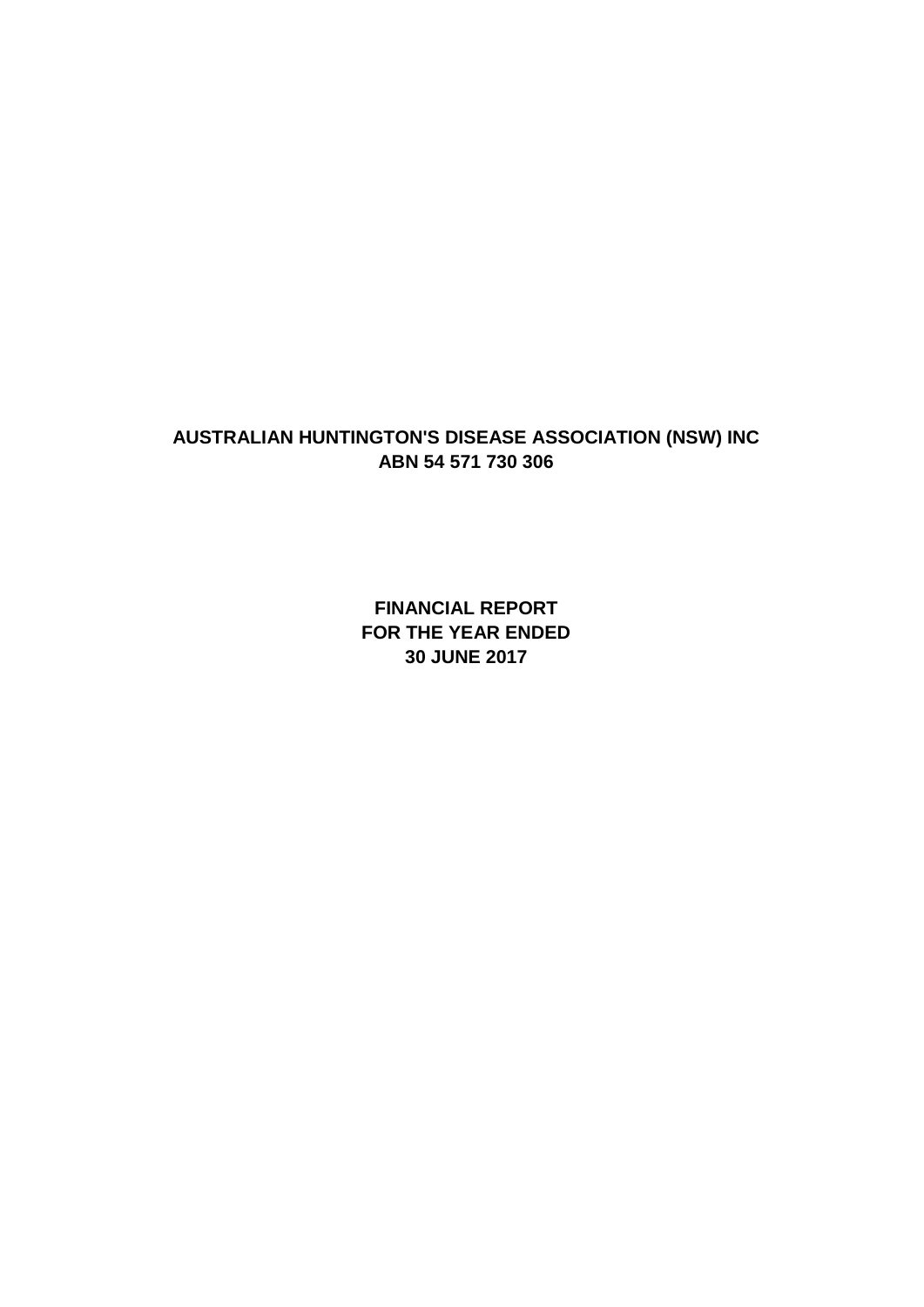## **CONTENTS**

| Board's Report                                             | 1              |
|------------------------------------------------------------|----------------|
| Statement of Profit or Loss and Other Comprehensive Income | $\overline{2}$ |
| <b>Statement of Financial Position</b>                     | 3              |
| Statement of Changes in Equity                             | $\overline{4}$ |
| <b>Statement of Cash Flows</b>                             | 5              |
| Notes to the Financial Statements                          | 6              |
| Statement by Members of the Board                          | 18             |
| Auditors' Report                                           | 19             |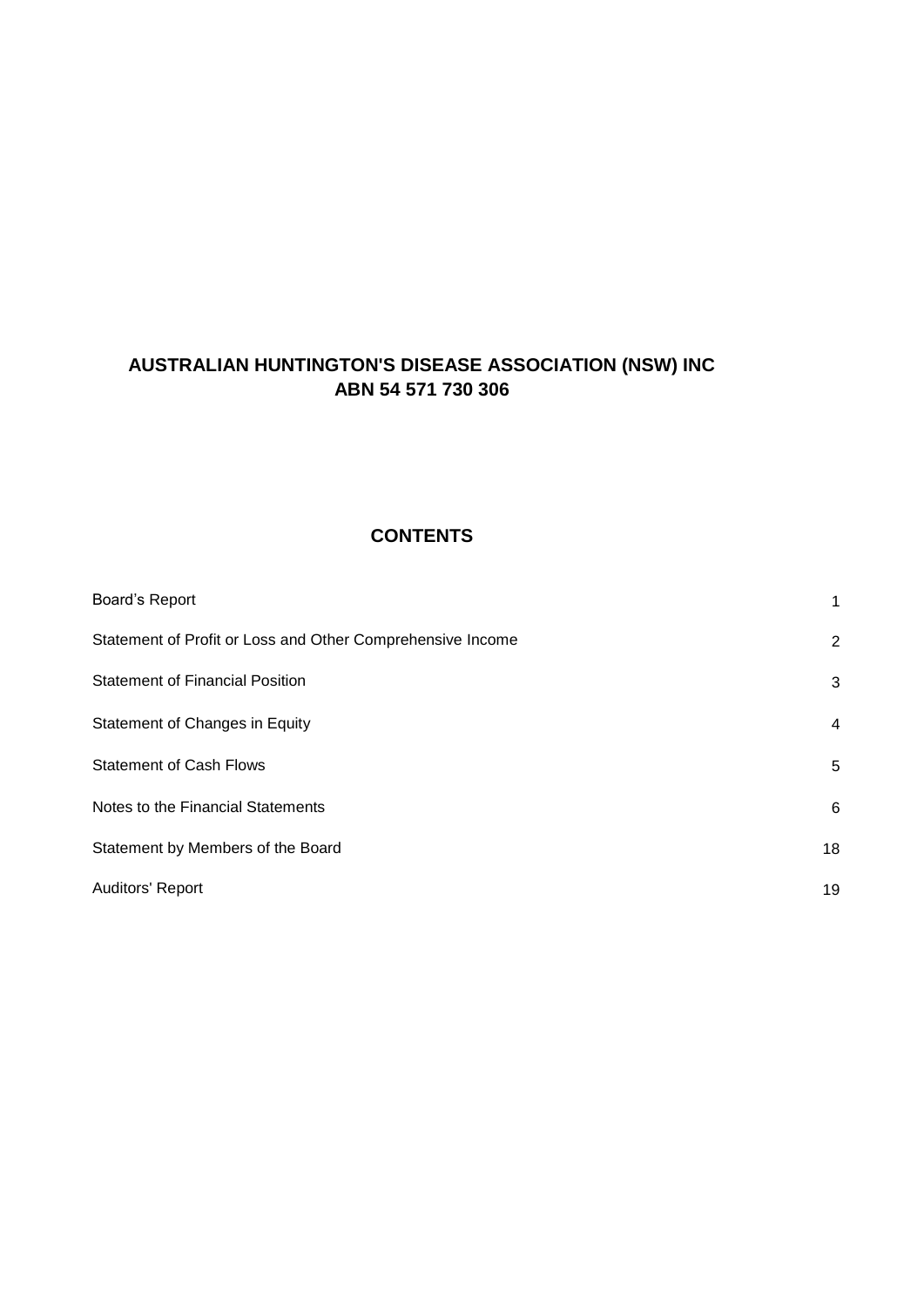## **BOARD'S REPORT**

Your board members submit the financial report of the Australian Huntington's Disease Association (NSW) Inc for the financial year ended 30 June 2017.

### .**Board Members**

The names of board members throughout the year and at the date of this report are: Therese Alting (re-elected 19 November 2016) Richard Bobbitt (re-elected 14 November 2015) Richard Bobbitt (re-elected 19 November 2016) Katy Clymo (re-elected 19 November 2016) Deborah Cockrell (re-elected 19November 2016) Amanda Dickey (resigned 12 October 2015) Stephen Guthrie (elected 19 November 2016) Stephen Guthrie (seconded 15th October 2016) Felicity O'Neil (re-elected 14 November 2015) Felicity O'Neil (re-elected 19 November 2016, resigned 22 August 2017) Brian Rumbold (re-elected 14 November 2015) Brian Rumbold (re-elected 19 November 2016)

### **Principal Activities**

The principal activities of the association during the financial year were:

To promote care and facilities for people affected by Huntington's disease, and provide assistance and advice to their families. To improve community awareness, medical research and provide a better understanding of the disease.

### **Significant Changes**

No significant change in the nature of these activities occurred during the year.

### **Operating Result**

The loss before providing for income tax amounted to \$16,935.

Signed in accordance with a resolution of the Members of the Board.

Brian Rumbold

**Board Member:**

**Board Member:** 

Stephen Guthrie

**Dated this 18th day of November 2017**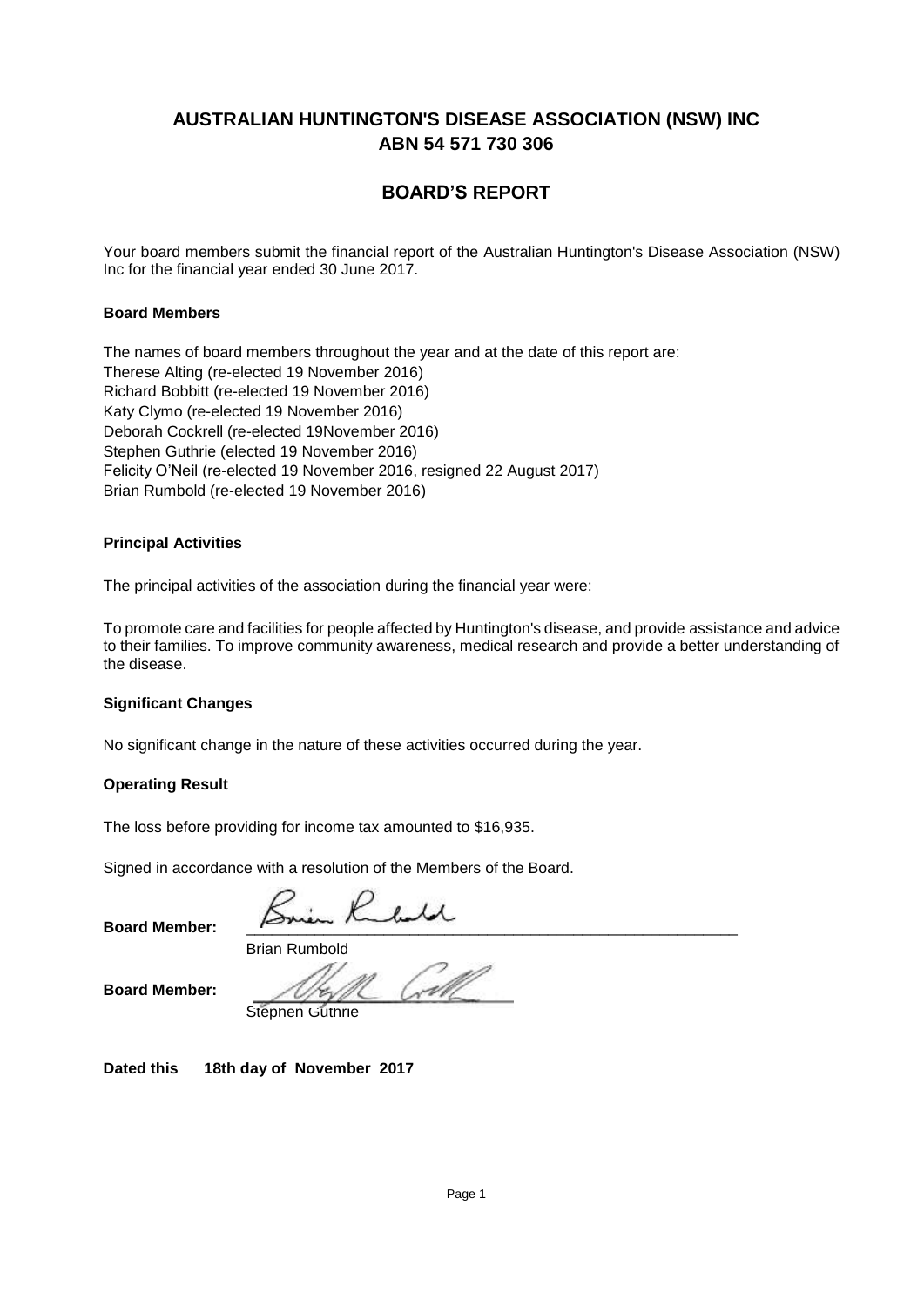# **STATEMENT OF PROFIT AND LOSS AND OTHER COMPREHENSIVE INCOME FOR THE YEAR ENDED 30 JUNE 2017**

|                                                                     |                | 2017       | 2016       |
|---------------------------------------------------------------------|----------------|------------|------------|
|                                                                     | <b>Note</b>    | \$         | \$         |
|                                                                     |                |            |            |
| <b>REVENUE</b>                                                      |                |            |            |
| Revenue                                                             | $\overline{2}$ | 408,937    | 331,079    |
| Other income                                                        |                | 26,192     | 13,527     |
| <b>EXPENDITURE</b>                                                  |                |            |            |
| Employee benefits expense                                           |                | (245, 180) | (183, 018) |
| Office expenses                                                     |                | (50, 747)  | (47, 128)  |
| Audit, accounting and consultancy expense                           |                | (64, 827)  | (58, 640)  |
| Insurance expense                                                   |                | (4,701)    | (662)      |
| Depreciation and amortisation expense                               | 4              | (5, 493)   | (9, 495)   |
| Equipment hire, furniture & facilities                              |                | (15, 546)  | (10, 433)  |
| Research                                                            |                | (6,000)    | (28,074)   |
| Advertising & promotion                                             |                |            | (5,314)    |
| Travel & accommodation                                              |                | (15, 377)  | (9,359)    |
| Fundraising costs                                                   |                | (37, 772)  | (29, 494)  |
| IT expenses                                                         |                | (1,796)    | (4,241)    |
| Other expenses                                                      |                | (4,627)    | (20, 968)  |
| (Loss)/profit before income tax                                     |                | (16, 935)  | (62, 220)  |
| Income tax expense                                                  |                |            |            |
| (Loss)/profit for the year                                          |                | (16, 935)  | (62, 220)  |
| Other comprehensive income for the year                             |                |            |            |
| Total comprehensive income for the year                             |                | (16, 935)  | (62, 220)  |
| Profit attributable to members of the entity                        |                | (16, 935)  | (62, 220)  |
| Total comprehensive income attributable to<br>members of the entity |                | (16, 935)  | (62, 220)  |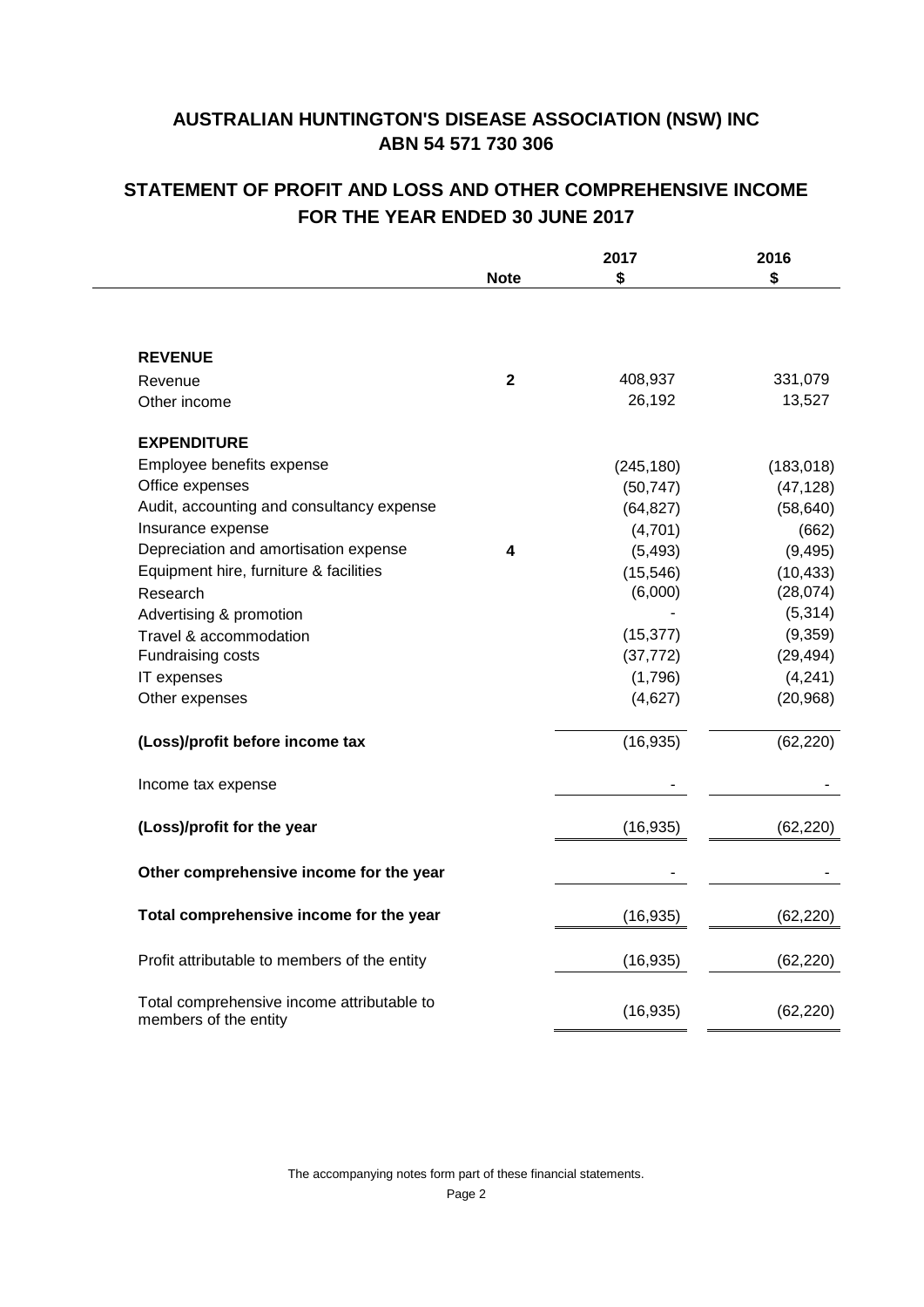# **STATEMENT OF FINANCIAL POSITION AS AT 30 JUNE 2017**

|                                      |                         | 2017      | 2016      |
|--------------------------------------|-------------------------|-----------|-----------|
|                                      | <b>Note</b>             | \$        | \$        |
|                                      |                         |           |           |
| <b>ASSETS</b>                        |                         |           |           |
| <b>CURRENT ASSETS</b>                |                         |           |           |
| Cash and cash equivalents            | $\overline{\mathbf{4}}$ | 574,736   | 574,245   |
| Trade and other receivables          | 5                       | 861       | 3,506     |
| <b>TOTAL CURRENT ASSETS</b>          |                         | 575,597   | 577,751   |
| <b>NON-CURRENT ASSETS</b>            |                         |           |           |
| Property, plant and equipment        | 6                       | 916,512   | 918,005   |
| <b>TOTAL NON-CURRENT ASSETS</b>      |                         | 916,512   | 918,005   |
| <b>TOTAL ASSETS</b>                  |                         | 1,492,109 | 1,495,756 |
| <b>LIABILITIES</b>                   |                         |           |           |
| <b>CURRENT LIABILITIES</b>           |                         |           |           |
| Trade and other payables             | $\overline{7}$          | 19,952    | 13,382    |
| Provisions                           | 8                       | 17,317    | 16,599    |
| <b>TOTAL CURRENT LIABILITIES</b>     |                         | 37,269    | 29,981    |
| <b>NON-CURRENT LIABILITIES</b>       |                         |           |           |
| Provisions                           | 8                       | 6,000     |           |
| <b>TOTAL NON-CURRENT LIABILITIES</b> |                         | 6,000     |           |
| <b>TOTAL LIABILITIES</b>             |                         | 43,269    | 29,981    |
| <b>NET ASSETS</b>                    |                         | 1,448,840 | 1,465,775 |
| <b>MEMBERS' FUNDS</b>                |                         |           |           |
| Reserves                             | 11                      | 585,622   | 585,622   |
| Retained earnings                    |                         | 863,218   | 880,153   |
| <b>TOTAL MEMBERS' FUNDS</b>          |                         | 1,448,840 | 1,465,775 |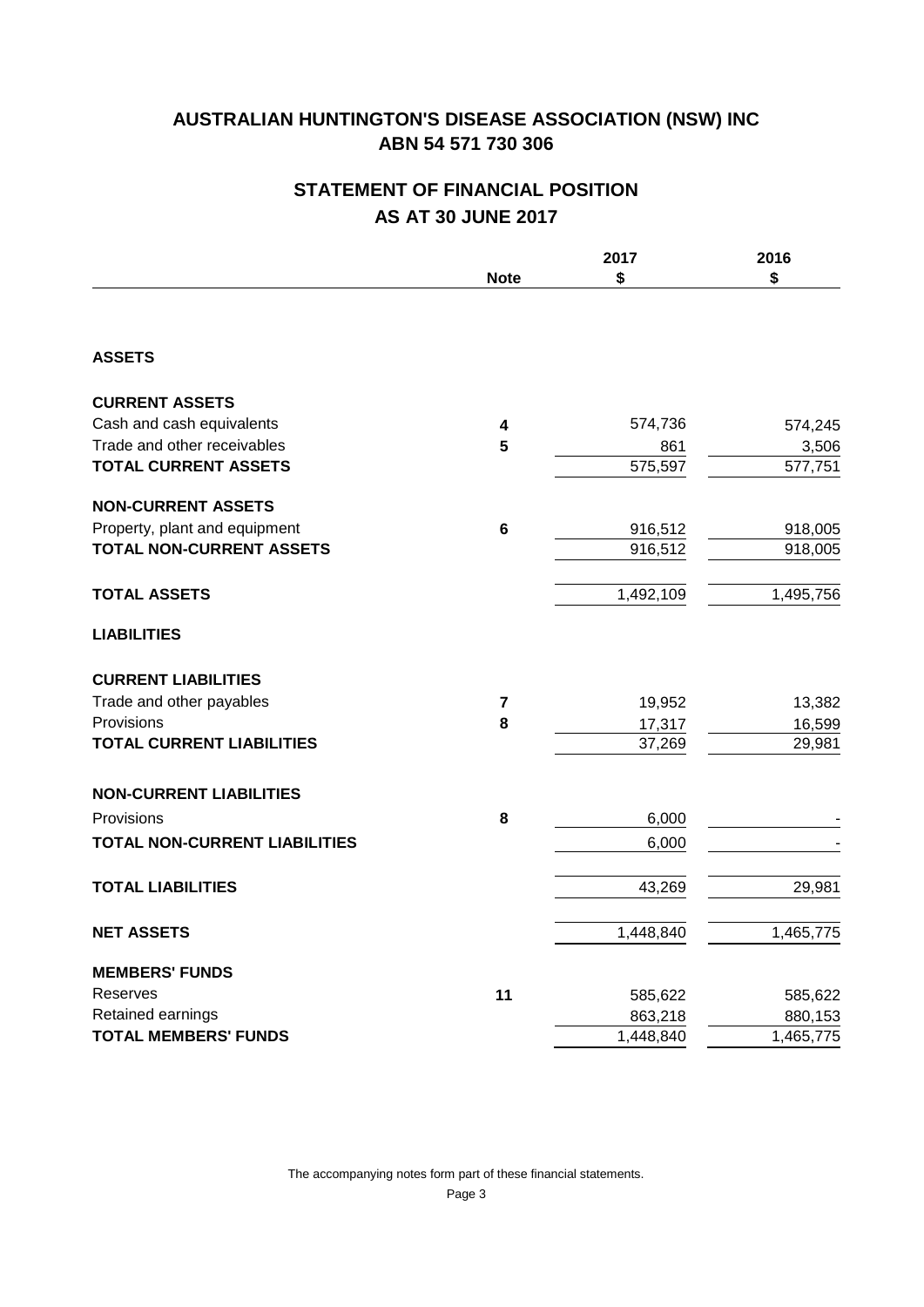# **STATEMENT OF CHANGES IN EQUITY FOR THE YEAR ENDED 30 JUNE 2017**

|                                                                                                              | <b>Retained</b><br><b>Surplus</b><br>S | <b>Reserves</b><br>\$ | <b>Total</b><br><b>Equity</b><br>S |
|--------------------------------------------------------------------------------------------------------------|----------------------------------------|-----------------------|------------------------------------|
| Balance at 1 July 2015                                                                                       | 942,373                                | 5562                  | 1,527,995                          |
| <b>Comprehensive income</b>                                                                                  |                                        |                       |                                    |
| Net surplus/(deficit) for the year                                                                           | (62, 220)                              |                       | (62, 220)                          |
| Other comprehensive income for the year                                                                      |                                        |                       |                                    |
| Total comprehensive income attributable to<br>members of the entity for the year                             | (62, 220)                              |                       | (62, 220)                          |
| Balance at 30 June 2016                                                                                      | 880,153                                | 5562                  | 1,465,775                          |
| <b>Comprehensive income</b><br>Net (deficit)/surplus for the year<br>Other comprehensive income for the year | (16, 935)                              |                       | (16, 935)                          |
| Total comprehensive income attributable to<br>members of the entity for the year                             | (16, 935)                              |                       | (16, 935)                          |
| Balance at 30 June 2017                                                                                      | 863,218                                | 5662                  | 1,448,840                          |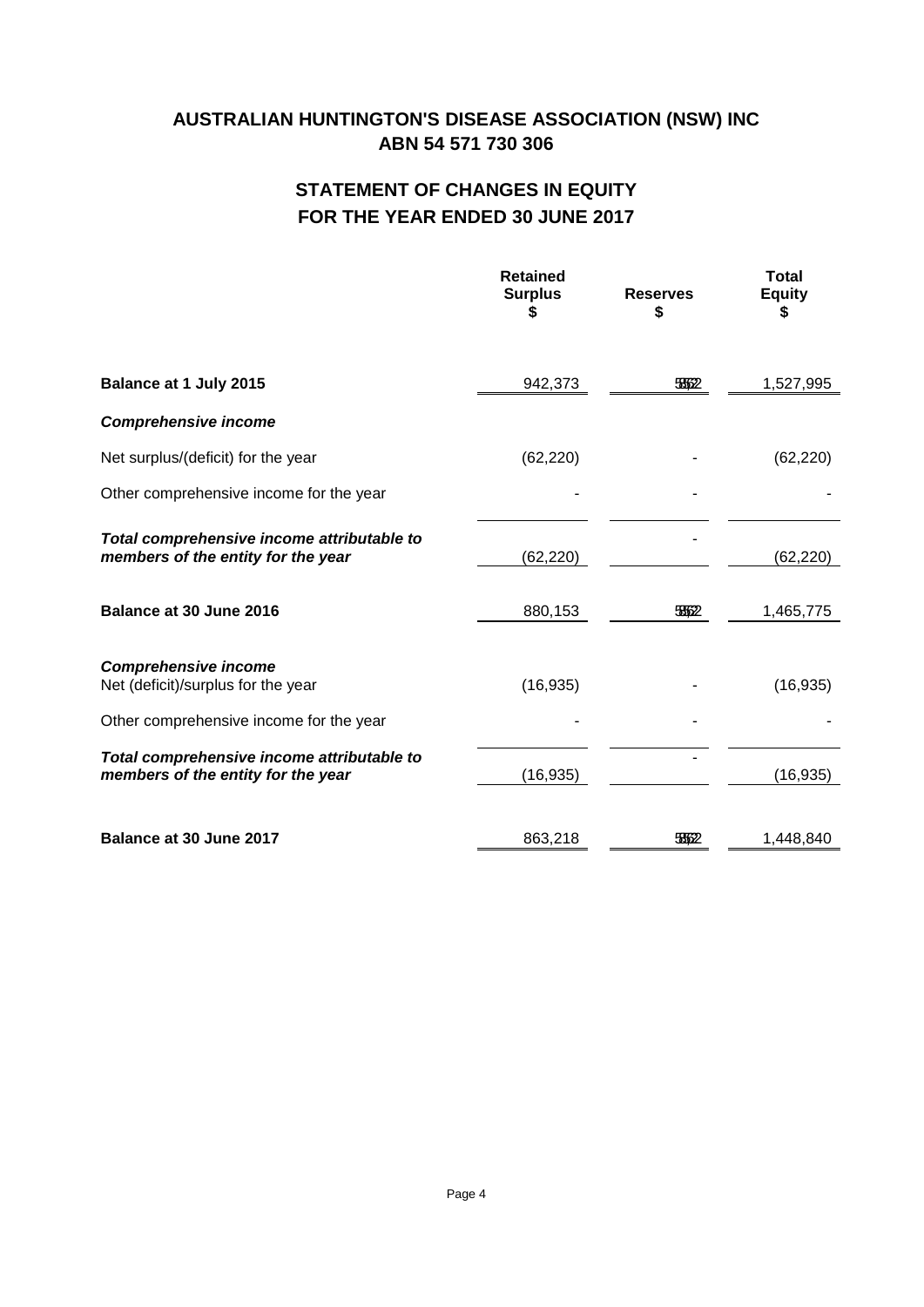# **STATEMENT OF CASH FLOWS FOR THE YEAR ENDED 30 JUNE 2017**

|                                                     |             | 2017       | 2016       |
|-----------------------------------------------------|-------------|------------|------------|
|                                                     | <b>Note</b> | S          | \$         |
|                                                     |             |            |            |
|                                                     |             |            |            |
| <b>CASH FLOW FROM OPERATING ACTIVITIES</b>          |             |            |            |
| Revenue                                             |             | 427,230    | 332,581    |
| Payments to suppliers and employees                 |             | (433, 285) | (381, 485) |
| Interest received                                   |             | 10,546     | 13,527     |
| Net cash provided by (used in) operating activities |             | 4,491      | (35,377)   |
| <b>CASH FLOW FROM INVESTING ACTIVITIES</b>          |             |            |            |
| Payments for property, plant & equipment            |             | (4,000)    |            |
| Net cash provided by (used in) investing activities |             | (4,000)    |            |
|                                                     |             |            |            |
| Net (decrease)/increase in cash held                |             | 491        | (35, 377)  |
| Cash at the beginning of the year                   |             | 574,245    | 609,622    |
| Cash at the end of the year                         |             | 574,736    | 574,245    |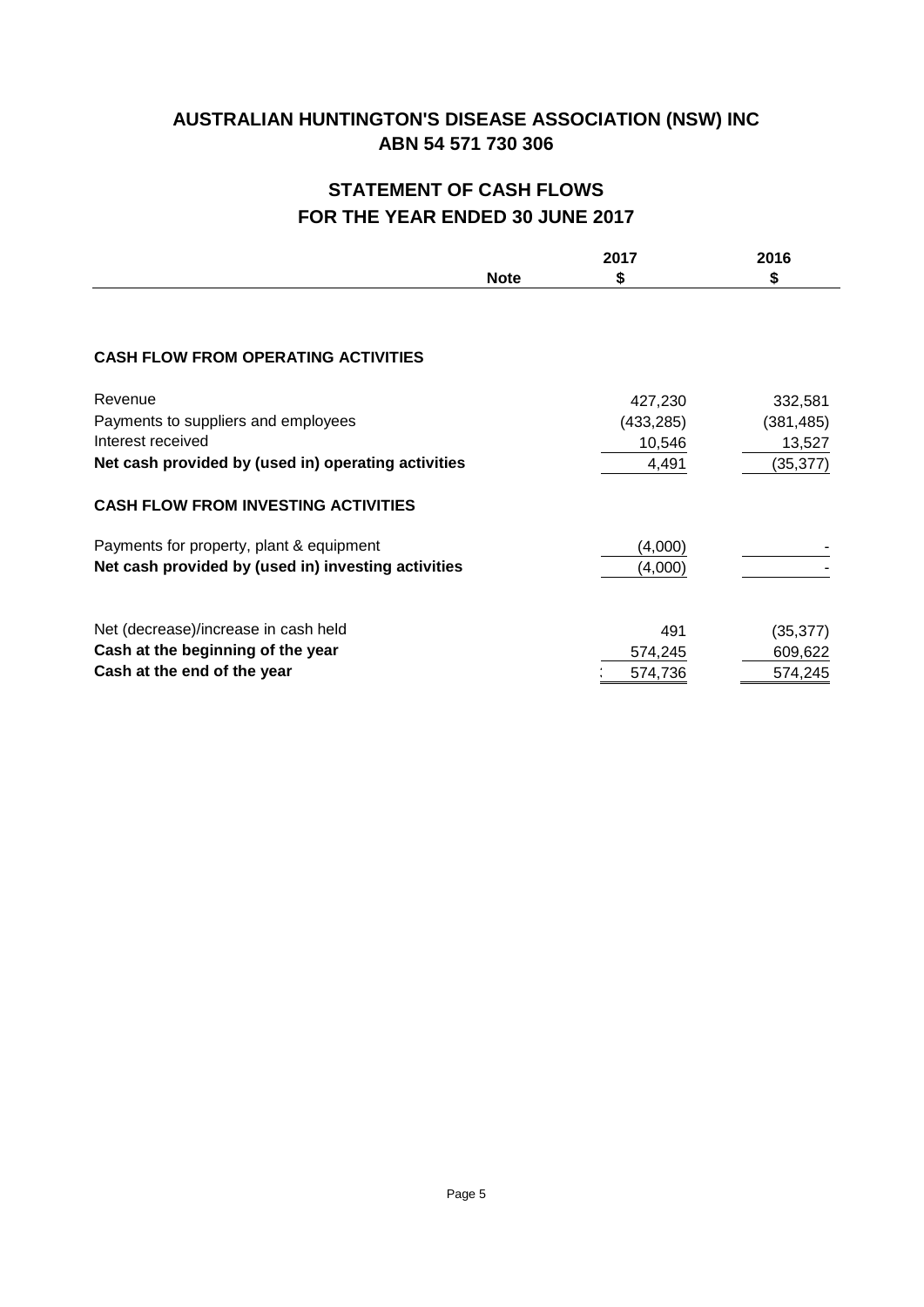# **NOTES TO THE FINANCIAL STATEMENTS FOR THE YEAR ENDED 30 JUNE 2017**

## **1 Statement of Significant Accounting Policies**

The financial statements were authorised for issue on 17 November 2016 by the members of the Council.

### **Basis of Preparation**

Australian Huntington's Disease Association (NSW) Inc applies the Australian Accounting Standards – Reduced Disclosure Requirements as set out in AASB 1053: *Application of Tiers of Australian Accounting Standards* and AASB 2010-2: *Amendments to Australian Accounting Standards arising from Reduced Disclosure Requirements* and other applicable Australian Accounting Standards – Reduced Disclosure Requirements

The financial statements are general purpose financial statements that have been prepared in accordance with Australian Accounting Standards – Reduced Disclosure Requirements of the Australian Accounting Standards Board (AASB), the *Australian Charities and Not-for-profits Commission Act 2012* and *Associations Incorporation Act 2009*. The association is a not-for-profit entity for financial reporting purposes under Australian Accounting Standards.

Australian Accounting Standards set out accounting policies that the AASB has concluded would result in financial statements containing relevant and reliable information about transactions, events and conditions. Material accounting policies adopted in the preparation of this financial report are presented below and have been consistently applied unless stated otherwise.

The financial statements, except for the cash flow information, have been prepared on an accruals basis and are based on historical costs, modified, where applicable, by the measurement at fair value of selected non-current assets, financial assets and financial liabilities. The amounts presented in the financial statements have been rounded to the nearest dollar.

### **Accounting Policies**

### **(a) Revenue and Other Income**

Revenue from the sale of goods is recognised upon the delivery of the goods to the customer. Revenue from performance of presentations and rendering of other services is recognised upon the delivery of the service to the customers.

Non-reciprocal grant revenue is recognised in the statement of comprehensive income when the association obtains control of the grant and it is probable that the economic benefits gained from the grant will flow to the association and the amount of the grant can be measured reliably.

If conditions are attached to the grant which must be satisfied before it is eligible to receive the contribution, the recognition of the grant as revenue will be deferred until those conditions are satisfied. When grant revenue is received whereby the association incurs an obligation to deliver economic value directly back to the contributor, this is considered a reciprocal transaction and the grant revenue is recognised in the statement of financial position as a liability until the service has been delivered to the contributor, otherwise the grant is recognised as income on receipt.

Donations and bequests are recognised as revenue when received.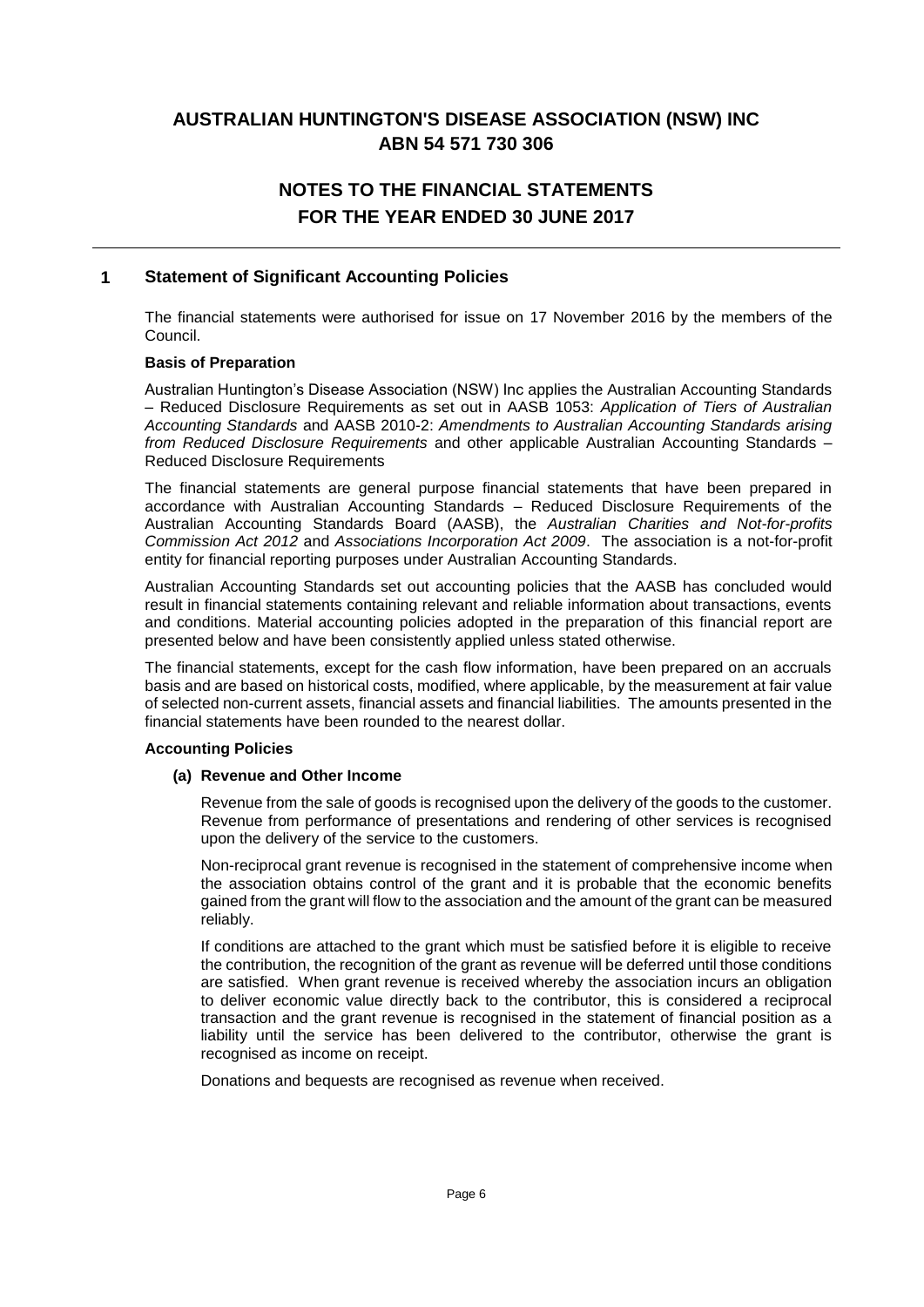# **NOTES TO THE FINANCIAL STATEMENTS FOR THE YEAR ENDED 30 JUNE 2017**

### **(a) Revenue and Other Income (cont.)**

Interest revenue is recognised on a proportional basis taking into account the interest applicable to the financial assets.

All revenue is stated net of the amount of goods and services tax (GST).

### **(b) Income Tax**

The association is exempt from income tax under the Income Tax Assessment Act 1936 as amended.

### **(c) Property, Plant and Equipment**

Each class of property, plant and equipment is carried at cost less, where applicable, any accumulated depreciation and impairment losses.

The carrying amount of property, plant and equipment is reviewed annually by council members to ensure it is not in excess of the recoverable amount from these assets. The recoverable amount is assessed on the basis of the expected net cash flows that will be received from the assets' employment and subsequent disposal. The expected net cash flows have been discounted to their present values in determining recoverable amounts.

### *Depreciation*

The depreciable amount of all fixed assets is depreciated on a diminishing value basis over the asset's useful life commencing from the time the asset is held ready for use.

The depreciation rates used for each class of depreciable assets are:

| <b>Class of Fixed Asset</b> | <b>Depreciation Rate</b> |
|-----------------------------|--------------------------|
| Office Equipment            | $30 - 40\%$              |
| Motor Vehicles              | 37.5%                    |

The assets' residual values and useful lives are reviewed and adjusted, if appropriate, at each balance sheet date. An asset's carrying amount is written down immediately to its recoverable amount if the asset's carrying amount is greater than its estimated recoverable amount.

Gains and losses on disposals are determined by comparing proceeds with the carrying amount. These gains or losses are included in the income statement.

#### **(d) Leases**

Leases of fixed assets where substantially all the risks and benefits incidental to the ownership of the asset, but not the legal ownership, are transferred to the association are classified as finance leases.

Finance leases are capitalised by recording an asset and a liability at the lower of the amount equal to the fair value of the leased property or the present value of the minimum lease payments, including any guaranteed residual values. Lease payments are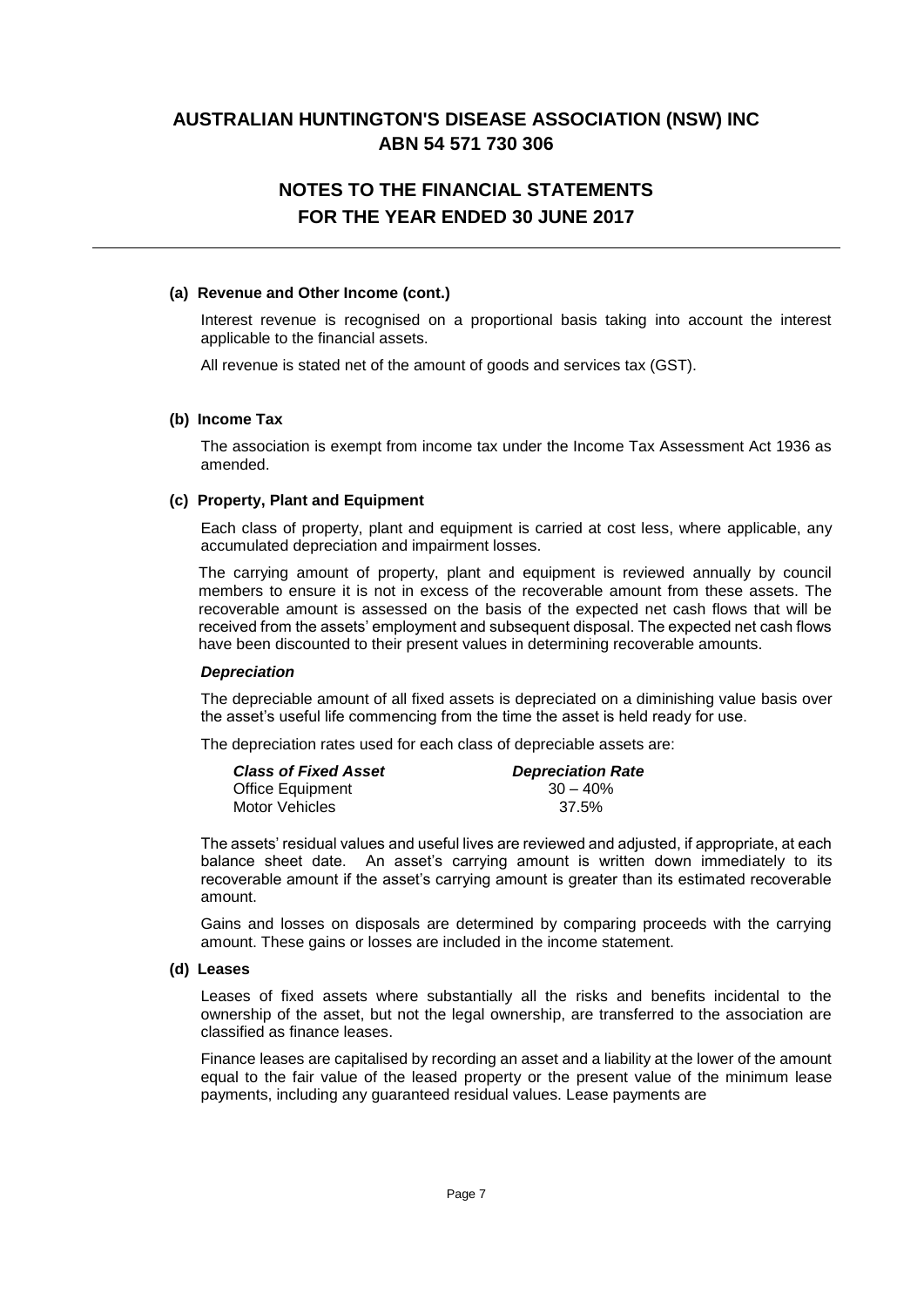# **NOTES TO THE FINANCIAL STATEMENTS FOR THE YEAR ENDED 30 JUNE 2017**

### **(d) Leases (cont.)**

allocated between the reduction of the lease liability and the lease interest expense for the period.

Leased assets are depreciated on a straight-line basis over their estimated useful lives where it is likely that the association will obtain ownership of the asset or ownership over the term of the lease.

Lease payments for operating leases, where substantially all the risks and benefits remain with the lessor, are charged as expenses in the periods in which they are incurred.

Lease incentives under operating leases are recognised as a liability and amortised on a straight-line basis over the life of the lease term.

### **(e) Financial Instruments**

#### *Initial recognition and measurement*

Financial assets and financial liabilities are recognised when the entity becomes a party to the contractual provisions of the instruments. For financial assets, this is equivalent to the date that the association commits itself to either purchase or sell the asset (ie trade date accounting is adopted).

Financial instruments are initially measured at fair value plus transaction costs except where the instrument is classified 'at fair value through profit and loss', in which case transaction costs are expensed to profit and loss immediately.

### *Classification and subsequent measurement*

Financial instruments are subsequently measured at fair value, amortised cost using the effective interest rate method or cost. Fair value represents the amount for which an asset could be exchanged or a liability settled, between knowledgeable, willing parties. Where available, quoted prices in an active market are used to determine fair value. In other circumstances, valuation techniques are adopted.

Amortised cost is calculated as the amount at which the financial asset or financial liability is measured at initial recognition less principal repayments and any reduction for impairment, and adjusted for any cumulative amortisation of the difference between the initial amount and the maturity amount calculated using the effective interest method.

### *Financial assets at fair value through profit or loss*

Financial assets are classified at "fair value through profit or loss" when they are held for trading for the purpose of short-term profit taking, where they are derivatives not held for hedging purposes, or when they are designated as such to avoid an accounting mismatch or to enable performance evaluation where a group of financial assets is managed by key management personnel on a fair value basis in accordance with a documented risk management or investment strategy. Such assets are subsequently measured at fair value with changes in fair value (ie gains and losses) being recognised in profit or loss.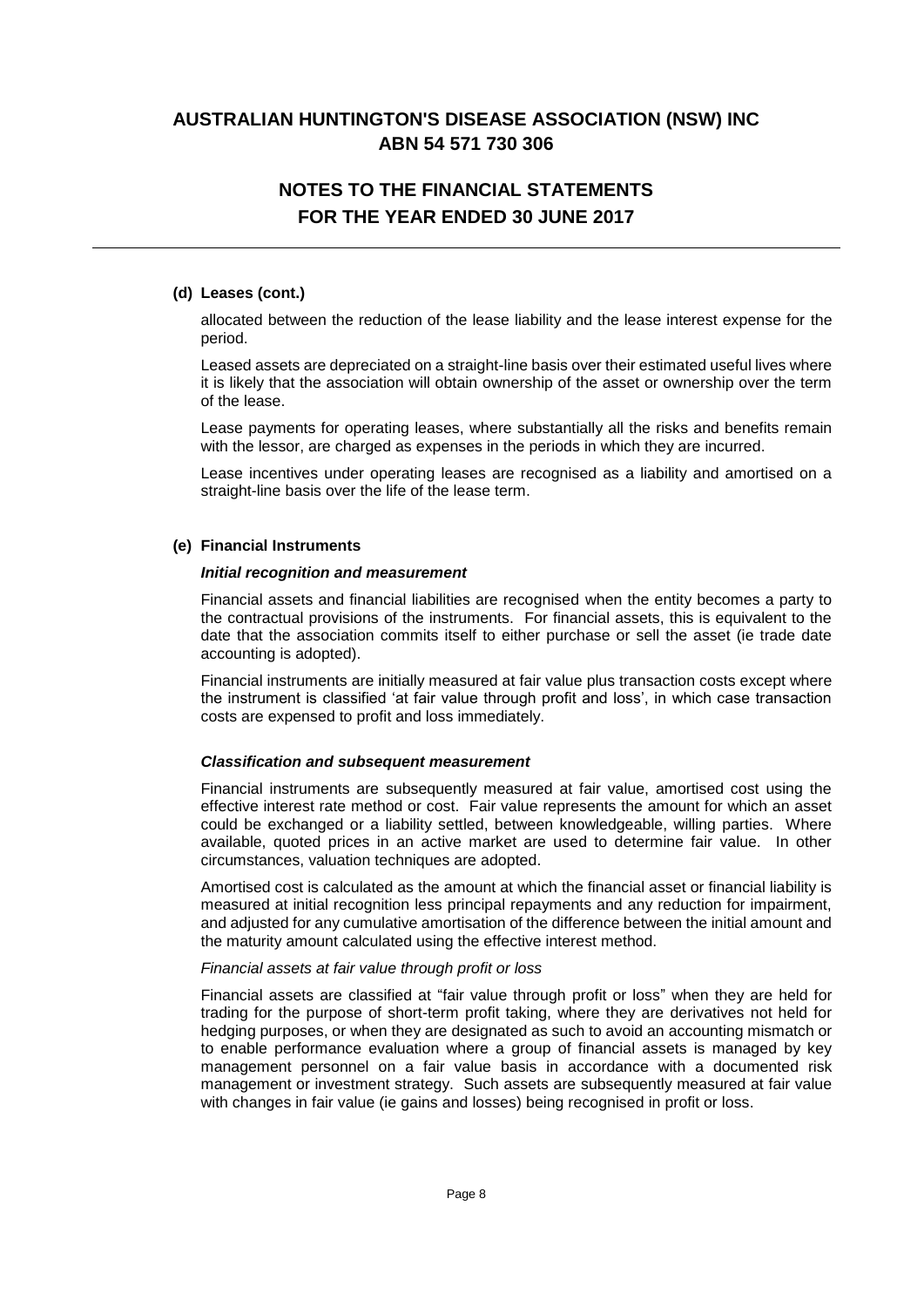# **NOTES TO THE FINANCIAL STATEMENTS FOR THE YEAR ENDED 30 JUNE 2017**

### **(e) Financial Instruments (cont.)**

#### *Loans and receivables*

Loans and receivables are non-derivative financial assets with fixed or determinable payments that are not quoted in an active market and are subsequently measured at amortised cost.

#### *Held-to-maturity investments*

Held-to-maturity investments are non-derivative financial assets that have fixed maturities and fixed or determinable payments, and it is the association's intention to hold these investments to maturity. They are subsequently measured at amortised cost.

#### *Available-for-sale financial assets*

Available-for-sale financial assets are non-derivative financial assets that are either not capable of being classified into other categories of financial assets due to their nature, or they are designated as such by management. They comprise investment in the equity of other entities where there is neither a fixed maturity nor fixed or determinable payments.

They are subsequently measured at fair value with changes in such fair value (ie gains or losses) recognised in other comprehensive income (except for impairment losses and foreign exchange gains and losses). When the financial asset is derecognised, the cumulative gain or loss pertaining to that asset previously recognised in other comprehensive income is reclassified into profit and loss.

### *Financial liabilities*

Non-derivative financial liabilities (excluding financial guarantees) are subsequently measured at amortised cost.

### *Impairment*

At the end of each reporting period, the association assesses whether there is objective evidence that a financial instrument has been impaired. In the case of available-for-sale financial instruments, a prolonged decline in the value of the instrument is considered to determine whether an impairment has arisen. Impairment losses are recognised in the profit or loss. Also, any cumulative decline in fair value previously recognised in other comprehensive income is reclassified to profit or loss at this point.

### *Derecognition*

Financial assets are derecognised where the contractual rights to receipt of cash flows expires or the asset is transferred to another party whereby the association no longer has any significant continuing involvement in the risks and benefits associated with the asset. Financial liabilities are derecognised where the related obligations are either discharged, cancelled or expire. The difference between the carrying value of the financial liability which is extinguished or transferred to another party and the fair value of consideration paid, including the transfer of non-cash assets or liabilities assumed, is recognised in profit or loss.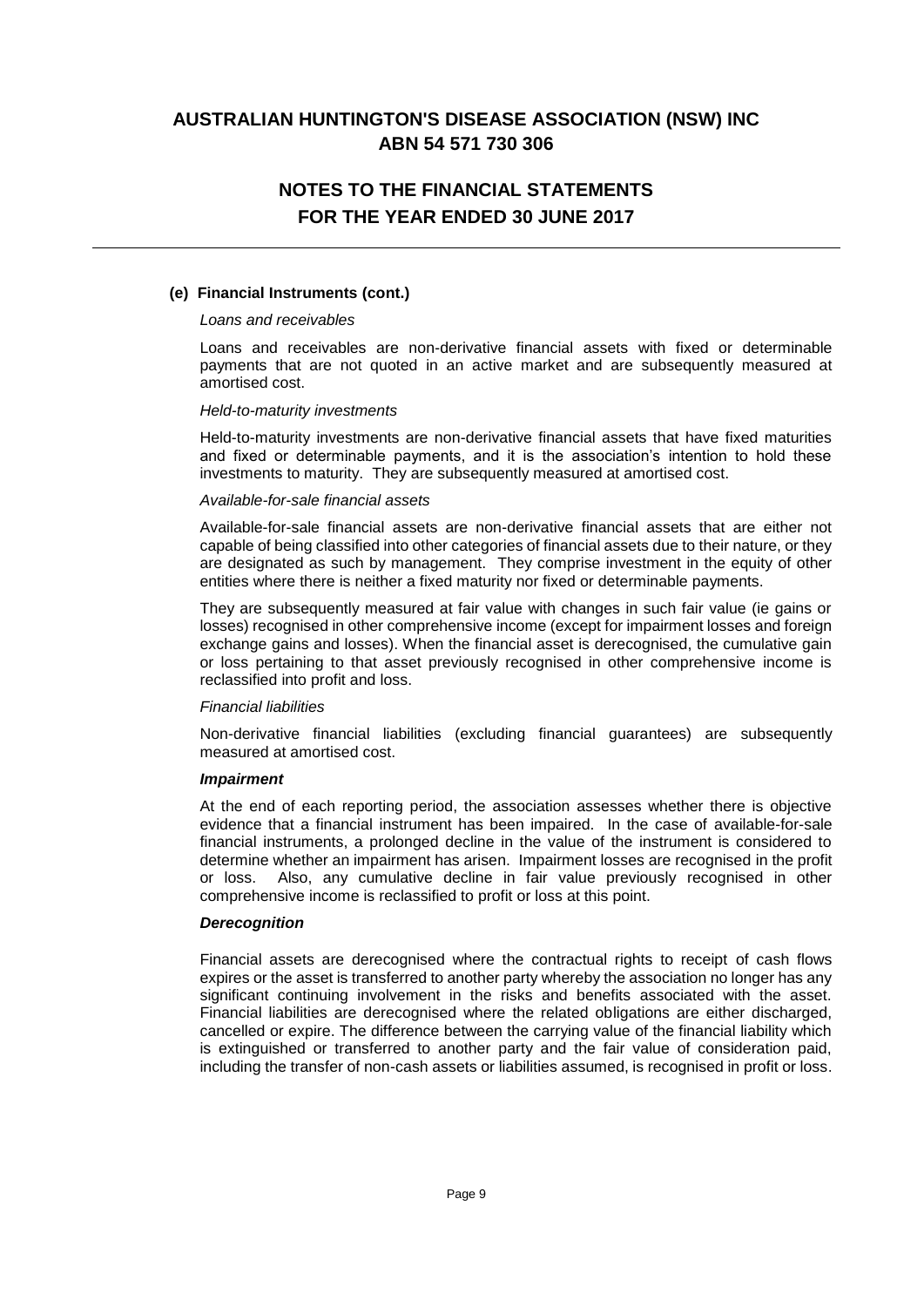# **NOTES TO THE FINANCIAL STATEMENTS FOR THE YEAR ENDED 30 JUNE 2017**

### **(f) Impairment of Assets**

At each reporting date, the association reviews the carrying values of its tangible and intangible assets to determine whether there is any indication that those assets have been impaired. If such an indication exists, the recoverable amount of the asset, being the higher of the asset's fair value less costs to sell and value in use, is compared to the asset's carrying value. Any excess of the asset's carrying value over its recoverable amount is expensed to the Income Statement.

Where it is not possible to estimate the recoverable amount of an individual asset, the association estimates the recoverable amount of the cash-generating unit to which the asset belongs.

### **(g) Employee Benefits**

### *Short-term employee benefits*

Provision is made for the association's obligation for short-term employee benefits. Shortterm employee benefits are benefits (other than termination benefits) that are expected to be settled wholly within 12 months after the end of the annual reporting period in which employees render the related service, including wages, salaries and sick leave. Short-term employee benefits are measured at the (undiscounted) amounts expected to be paid when the obligation is settled.

The association's obligation for short-term employee benefits such as wages, salaries and sick leave are recognised as part of current trade and other payables in the statement of financial position.

### *Other long-term employee benefits*

The association classifies employees' long service leave and annual leave entitlements as other long-term employee benefits as they are not expected to be settled wholly within 12 months after the end of the annual reporting period in which the employees render the related service. Provision is made for the association's obligation for other long-term employee benefits, which are measured at the present value of the expected future payments to be made to employees. Upon the remeasurement of obligations for other long-term employee benefits, the net change in the obligation is recognised in profit or loss classified under employee benefits expense

The association's obligations for long-term employee benefits are presented as non-current liabilities in its statement of financial position, except where the association does not have an unconditional right to defer settlement for at least 12 months after the end of the reporting period, in which the obligations are presented as current liabilities.

### **(h) Provisions**

Provisions are recognised when the association has a legal or constructive obligation, as a result of past events, for which it is probable that an outflow of economic benefits will result and that outflow can be reliably measured.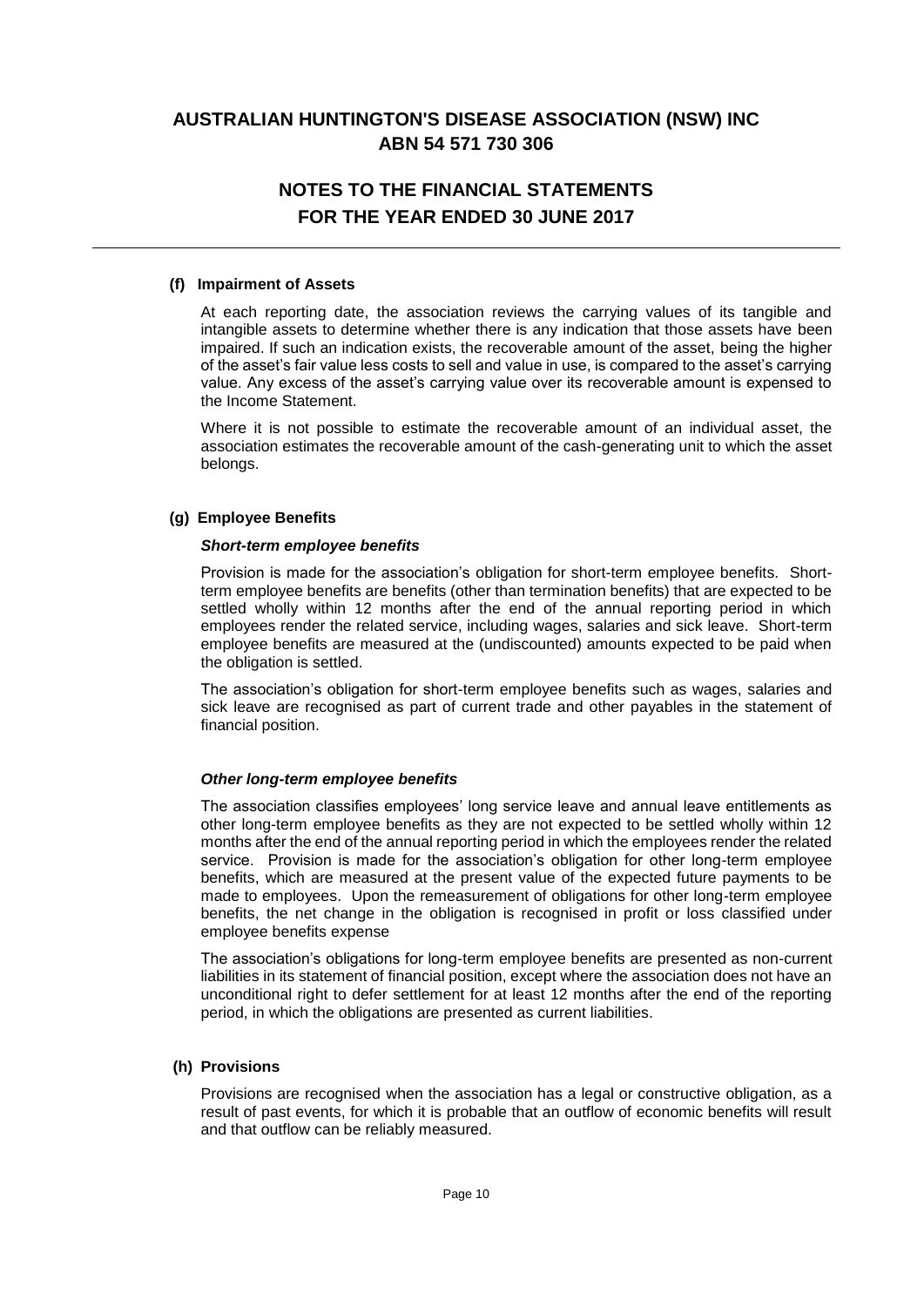# **NOTES TO THE FINANCIAL STATEMENTS FOR THE YEAR ENDED 30 JUNE 2017**

### **(i) Cash and Cash Equivalents**

Cash and cash equivalents include cash on hand, deposits held at-call with banks, other short-term highly liquid investments with original maturities of three months or less, and bank overdrafts. Bank overdrafts are shown within borrowings in current liabilities on the statement of financial position.

## **(j) Goods and Services Tax (GST)**

Revenues, expenses and assets are recognised net of the amount of GST, except where the amount of GST incurred is not recoverable from the Australian Taxation Office. In these circumstances the GST is recognised as part of the cost of acquisition of the asset or as part of an item of the expense. Receivables and payables in the statement of financial position are shown inclusive of GST.

### **(k) Critical accounting estimates and judgments**

The council evaluates estimates and judgments incorporated into the financial statements based on historical knowledge and best available current information. Estimates assume a reasonable expectation of future events and are based on current trends and economic data, obtained both externally and within the association.

### **Key estimates – Impairment**

The association assesses impairment at each reporting date by evaluating conditions specific to the association that may lead to impairment of assets. When an impairment trigger exists, the recoverable amount of the asset is determined. Fair value less costs to sell or current replacement cost calculations performed in assessing recoverable amounts incorporate a number of key estimates.

### **(l) Comparative Figures**

Where required by Accounting Standards, comparative figures have been adjusted to conform with changes in presentation for the current financial year.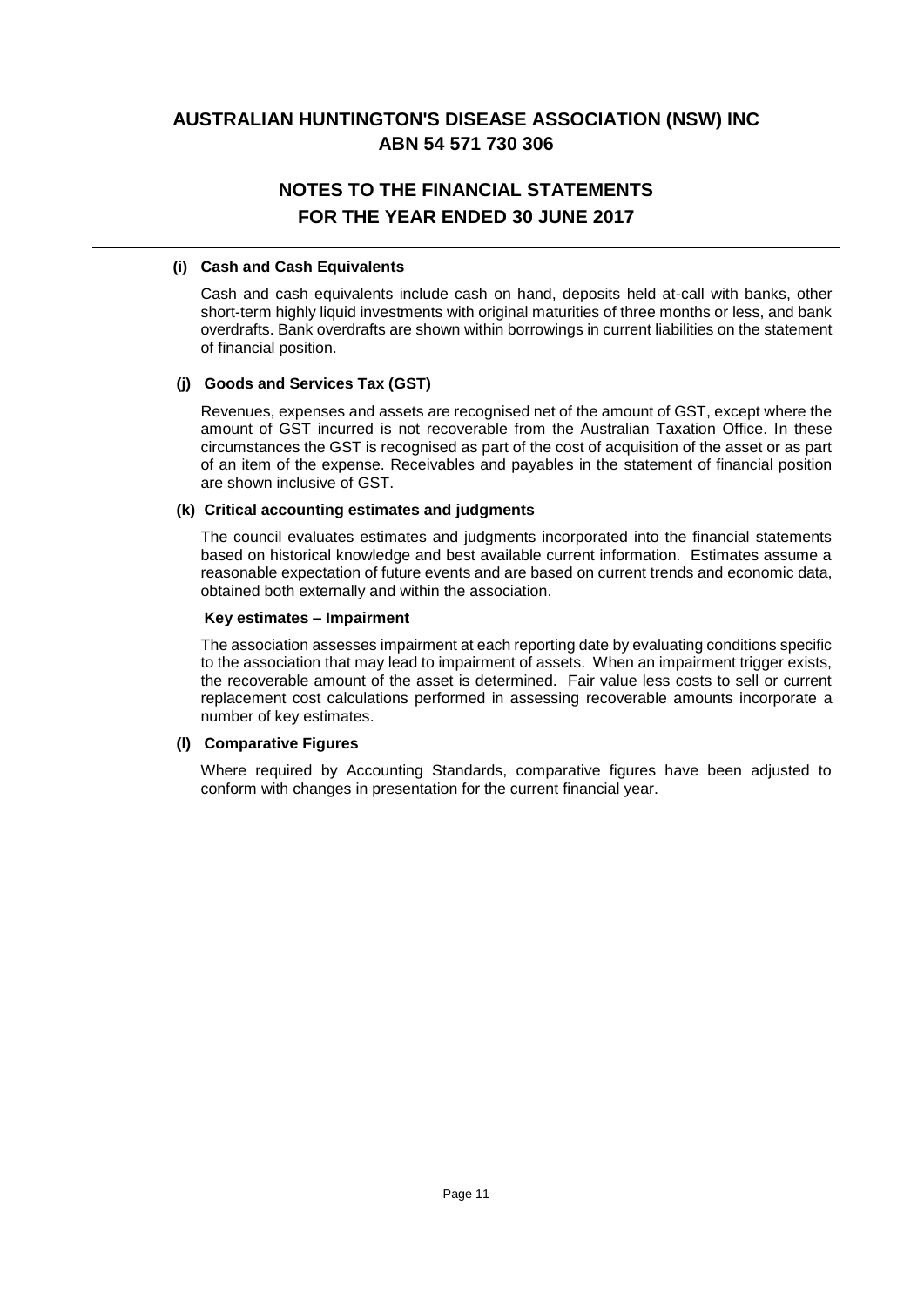# **NOTES TO THE FINANCIAL STATEMENTS FOR THE YEAR ENDED 30 JUNE 2017**

|             |                                                                                                                  | 2017     | 2016     |
|-------------|------------------------------------------------------------------------------------------------------------------|----------|----------|
|             |                                                                                                                  | \$       | \$       |
| $\mathbf 2$ | <b>Revenue and other income</b>                                                                                  |          |          |
|             | <b>Revenue</b>                                                                                                   |          |          |
|             | Donations                                                                                                        | 186,563  | 132,185  |
|             | Fundraising                                                                                                      | 81,437   | 67,510   |
|             | Grants                                                                                                           | 132,717  | 128,644  |
|             | Memberships fees                                                                                                 | 3,220    | 2,740    |
|             | <b>Bequests</b>                                                                                                  | 5,000    |          |
|             | Other revenue                                                                                                    |          |          |
|             | Interest/Other revenue                                                                                           | 26,192   | 13,527   |
|             | <b>Total Revenue</b>                                                                                             | 435,129  | 344,606  |
| 3           | <b>Surplus for the year</b>                                                                                      |          |          |
| (a)         | <b>Expenses</b>                                                                                                  |          |          |
|             | Depreciation and amortisation                                                                                    |          |          |
|             | Furniture<br>$\overline{\phantom{0}}$                                                                            | 768.00   | 1,519.00 |
|             | <b>Plant and Equipment</b><br>$\overline{\phantom{a}}$                                                           | 745.00   | 2,036.00 |
|             | Software                                                                                                         | 3,980.00 | 5,940.00 |
|             |                                                                                                                  | 5,493.00 | 9,495.00 |
| (b)         | <b>Significant Revenue and Expenses</b>                                                                          |          |          |
|             |                                                                                                                  |          |          |
|             | The following significant revenue and expense is relevant in<br>explaining the financial performance:<br>Income: |          |          |
|             | Write back provision for impairment of investment                                                                |          |          |
|             | Expense:                                                                                                         | ۰        |          |
|             | Loss on disposal of investment                                                                                   |          |          |
|             |                                                                                                                  |          |          |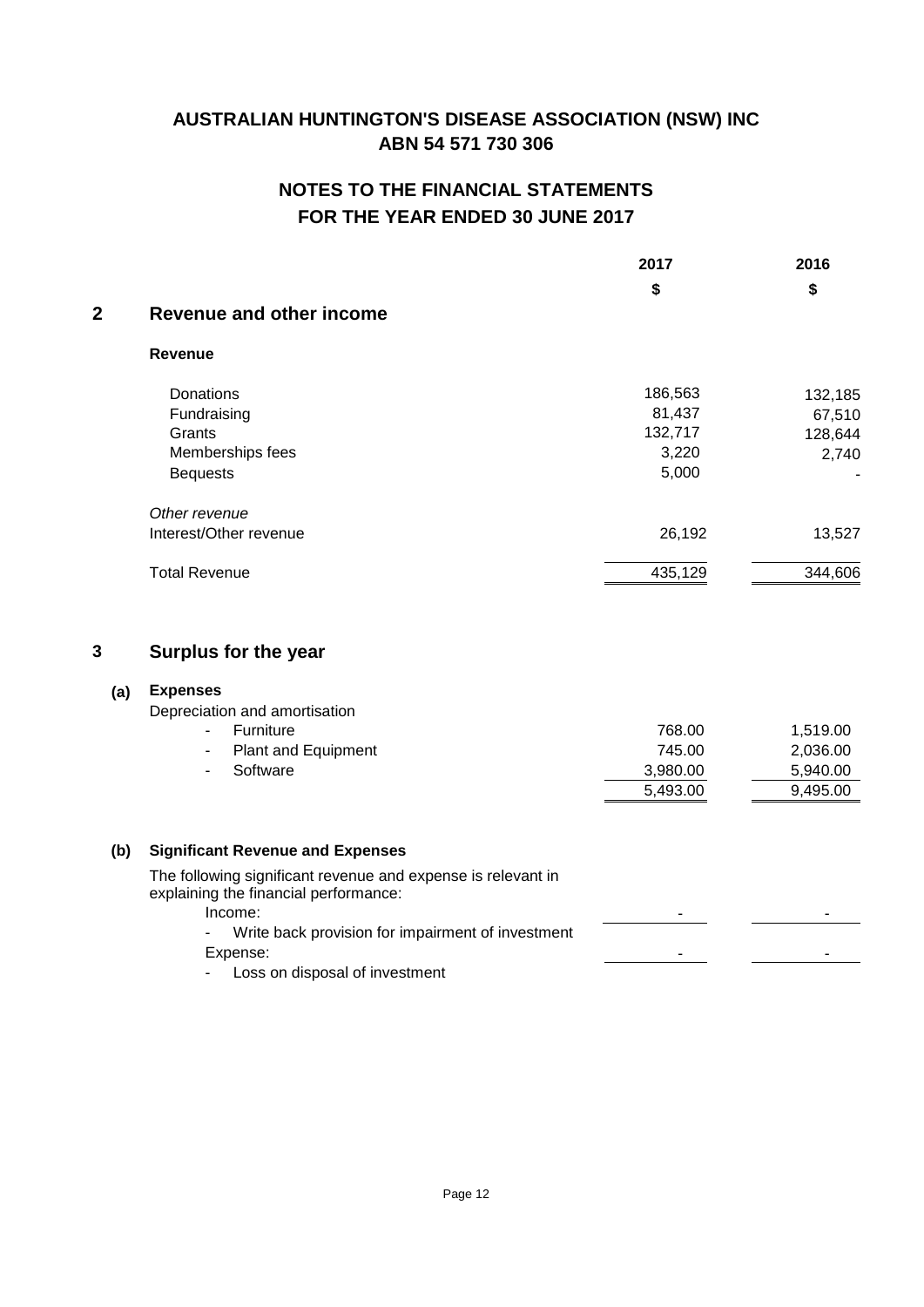# **NOTES TO THE FINANCIAL STATEMENTS FOR THE YEAR ENDED 30 JUNE 2017**

| 4 | <b>Cash &amp; Cash Equivalents</b>               | 1<br>2017<br>\$ | 2016<br>S |
|---|--------------------------------------------------|-----------------|-----------|
|   | <b>Association BOSA</b>                          | 63,367          | 97,450    |
|   | <b>Association Cheque Account</b>                | 51,445          | 29,144    |
|   | Research Cheque                                  | 1,625           | 1,625     |
|   | Research Term Deposit                            | 317,704         | 308,206   |
|   | St George                                        | 140,595         | 137,280   |
|   |                                                  | 574,736         | 574,245   |
| 5 | <b>Trade and other receivables</b>               |                 |           |
|   | <b>Current</b>                                   |                 |           |
|   | Trade receivables                                | 861             | 3,506     |
|   | Provision for impairment                         |                 |           |
|   |                                                  | 861             | 3,506     |
|   | Other receivables                                |                 |           |
|   |                                                  | 861             | 3.506     |
|   | Provision for impairment of receivables          |                 |           |
|   | Provision for impairment as at beginning of year |                 |           |
|   | Charge for year                                  |                 |           |
|   | Written off                                      |                 |           |
|   | Provision for impairment as at end of year       |                 |           |
| 6 | <b>Property, Plant and Equipment</b>             |                 |           |
|   | Land and Buildings - At Cost                     | 900,000         | 900,000   |
|   | Plant & Equipment                                | 35,061          | 35,061    |
|   | Less: Accumulated Depreciation                   | (30, 842)       | (30,097)  |
|   |                                                  | 4,219           | 4,964     |
|   | Furniture                                        | 12,232          | 8,232     |
|   | Less: Accumulated Depreciation                   | (8,019)         | (7, 250)  |
|   |                                                  | 4,213           | 982       |
|   |                                                  |                 |           |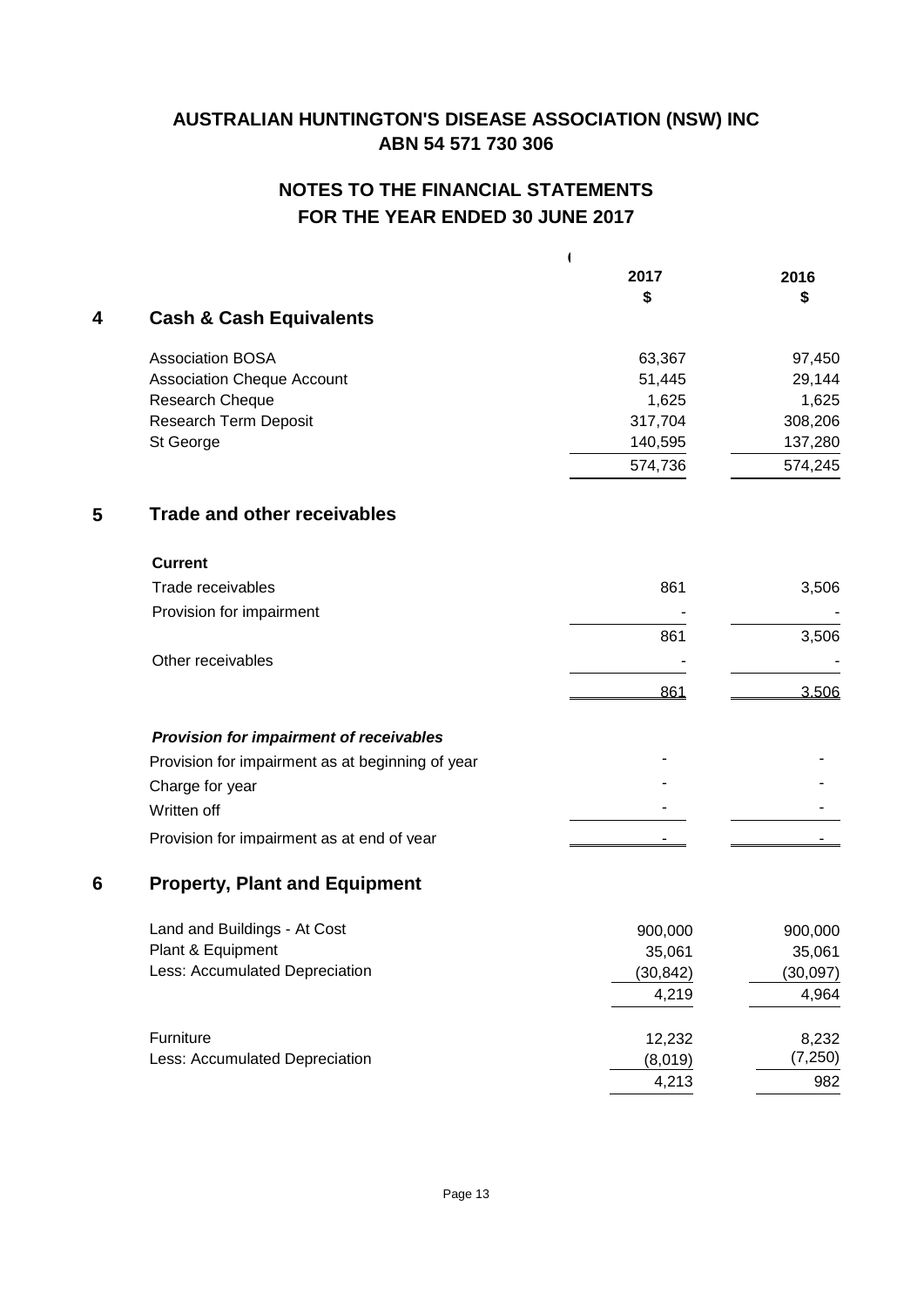# **NOTES TO THE FINANCIAL STATEMENTS FOR THE YEAR ENDED 30 JUNE 2017**

|   |                                              | 2017              | 2016              |
|---|----------------------------------------------|-------------------|-------------------|
| 6 | <b>Property, Plant and Equipment (cont.)</b> | S                 | \$                |
|   |                                              |                   |                   |
|   | Software<br>Less: Accumulated Depreciation   | 18,000<br>(9,920) | 18,000<br>(5,940) |
|   |                                              | 8,080             | 12,060            |
|   | <b>Total Property, Plant and Equipment</b>   | 916,512           | 918,005           |

## **Movements in carrying amounts**

Movement in carrying amounts for each class of property, plant and equipment between the beginning and end of the current financial year

|                                                 | <b>Land and</b><br><b>Building</b> | <b>Plant and</b><br><b>Equipment</b> | <b>Furniture</b> | <b>Software</b> | <b>Total</b> |
|-------------------------------------------------|------------------------------------|--------------------------------------|------------------|-----------------|--------------|
|                                                 | \$                                 | ₽                                    | \$               | S               | S            |
| <b>Balance at 1</b><br><b>July 2016</b>         | 900,000                            | 4,964                                | 982              | 12,060          | 918,005      |
| Additions at<br>cost                            |                                    |                                      | 4,000            |                 | 4,000        |
| <b>Disposals</b>                                |                                    | ۰                                    | ۰                |                 |              |
| Depreciation<br>expense                         |                                    | (745)                                | (768)            | (3,980)         | (5, 493)     |
| <b>Carrying</b><br>amount at the<br>end of year | 900,000                            | 4,219                                | 4,213            | 8,080           | 916,512      |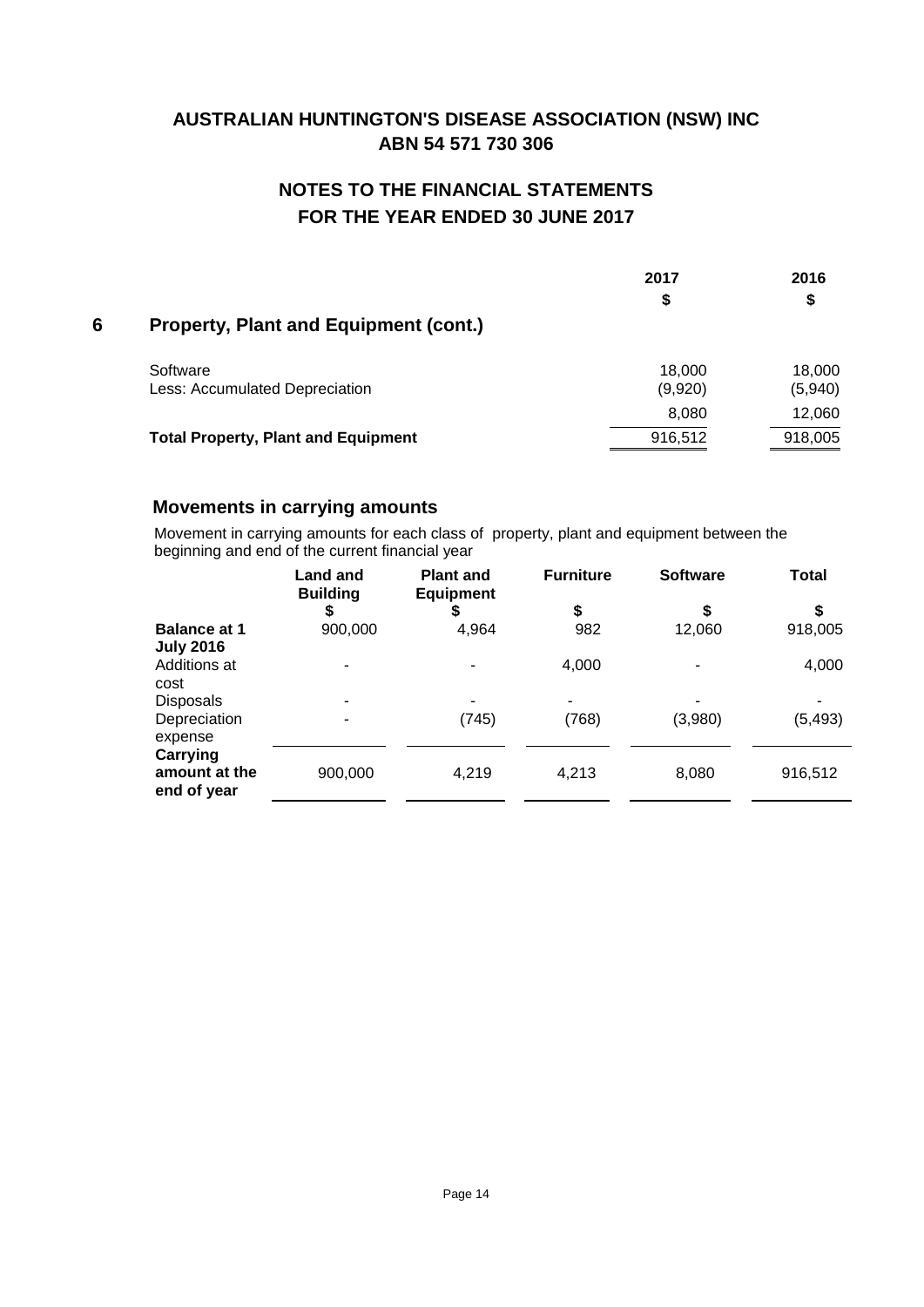# **NOTES TO THE FINANCIAL STATEMENTS FOR THE YEAR ENDED 30 JUNE 2017**

|   |                                                                                   | 2017    | 2016                                 |
|---|-----------------------------------------------------------------------------------|---------|--------------------------------------|
|   |                                                                                   | \$      | \$                                   |
| 7 | <b>Trade and other payables</b>                                                   |         |                                      |
|   | <b>Current</b>                                                                    |         |                                      |
|   | <b>Trade Creditors</b>                                                            | 3,087   | 3,087                                |
|   | Other current payables                                                            | 16,866  | 10,295                               |
|   |                                                                                   | 19,952  | 13,382                               |
|   | Financial liabilities at amortised cost classified as trade and other<br>payables |         |                                      |
|   | <b>Total current</b>                                                              | 19,952  | 13,382                               |
|   | Total non-current                                                                 |         |                                      |
|   | Less: Deferred Income                                                             |         |                                      |
|   | Financial liabilities as trade and other payables<br>$\overline{7}$               | 19,952  | 13,382                               |
| 8 | <b>Provisions</b>                                                                 |         |                                      |
|   | <b>Current</b>                                                                    |         |                                      |
|   | - annual leave entitlements                                                       | 17,317  | 16,599                               |
|   |                                                                                   | 17,317  | 16,599                               |
|   | <b>Non-current</b>                                                                |         |                                      |
|   | - long service leave entitlements                                                 | 6,00000 |                                      |
|   |                                                                                   | 6,000   |                                      |
|   | Analysis of total provision                                                       |         |                                      |
|   |                                                                                   |         | <b>Employee</b><br><b>Provisions</b> |
|   |                                                                                   |         | \$                                   |
|   | Opening balance 1July 2016                                                        |         | 16,599                               |
|   | Additional provision raised during the year                                       |         | 6,718                                |
|   | Amount used                                                                       |         |                                      |
|   | Balance at 30 June 2017                                                           |         | 23,317                               |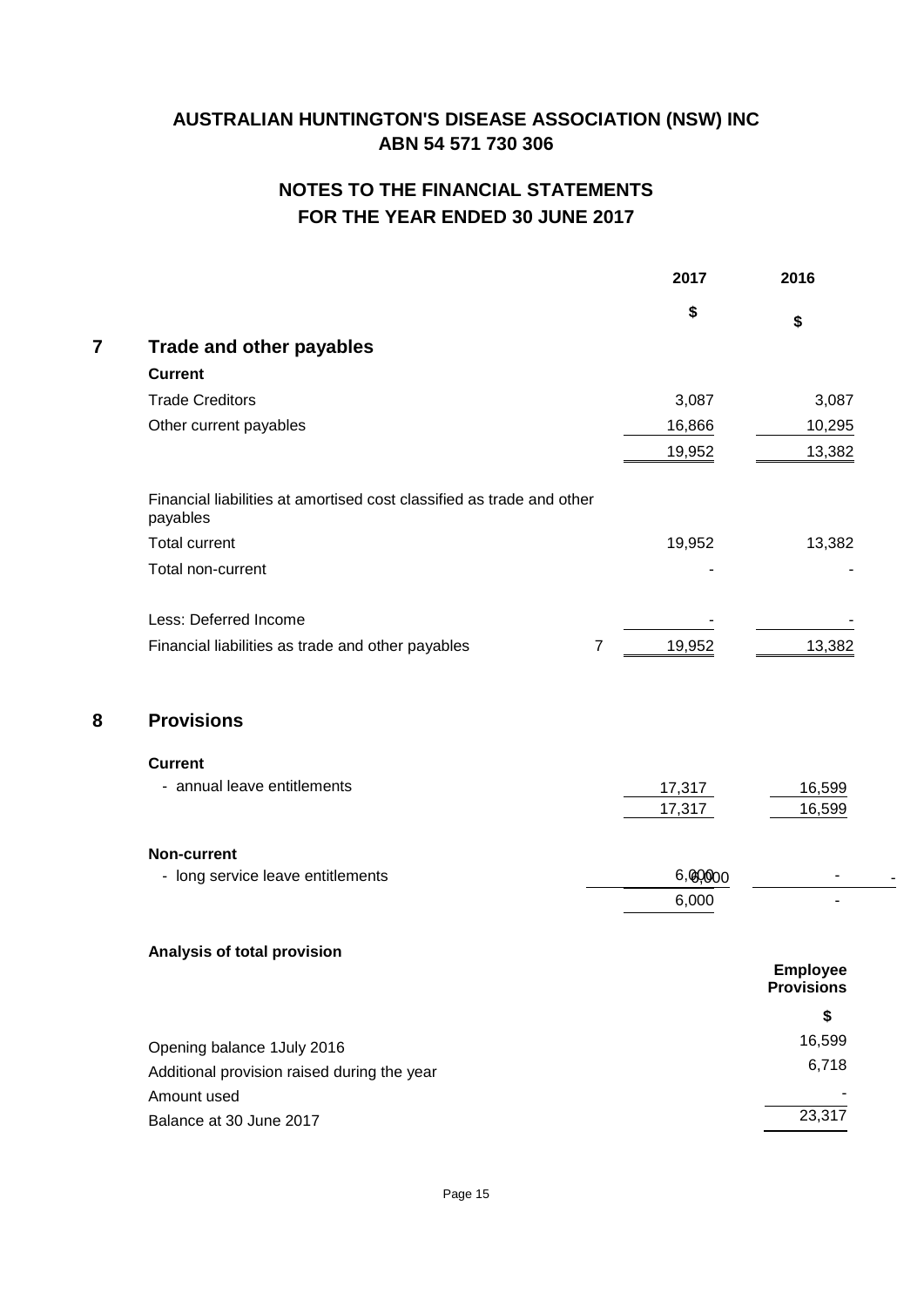# **NOTES TO THE FINANCIAL STATEMENTS FOR THE YEAR ENDED 30 JUNE 2017**

|                           | 2017 | 2016 |
|---------------------------|------|------|
|                           |      |      |
| <b>Employee Provision</b> |      |      |

Provision for employee benefits represents amounts accrued for annual leave and long service leave.

The current portion for this provision includes the total amount accrued for annual leave entitlements and the amounts accrued for long service leave entitlements that have vested due to employees having completed the required period of service. Based on past experience, the entity does not expect the full amount of annual leave or long service leave balances classified as current liabilities to be settled within the next 12 months. However, these amounts must be classified as current liabilities since the entity does not have an unconditional right to defer the settlement of these amounts in the event employees wish to use their leave entitlement.

The non-current portion for this provision includes amounts accrued for long service leave entitlements that have not yet vested in relation to those employees who have not yet completed the required period of service.

The measurement and recognition criteria for employee benefits have been discussed in Note 1(g).

## **9 Related Party Transactions**

### **Key management Personnel**

Any person(s) having authority and responsibility for planning, directing and controlling the activities of the entity, directly or indirectly, including any director(whether executive or otherwise) is considered key management personnel

The totals of remuneration paid to key management personnel of the entity during the year are as follow:

Key management personnel compensation 24,152 and 29,293

### **Other related parties**

Other related parties include close family members of key management personnel, and entities that are controlled or jointly controlled by those key management personnel individually or collectively with their close family members.

Transactions between related parties are on normal commercial terms and conditions no more favourable than those available to other parties unless otherwise stated.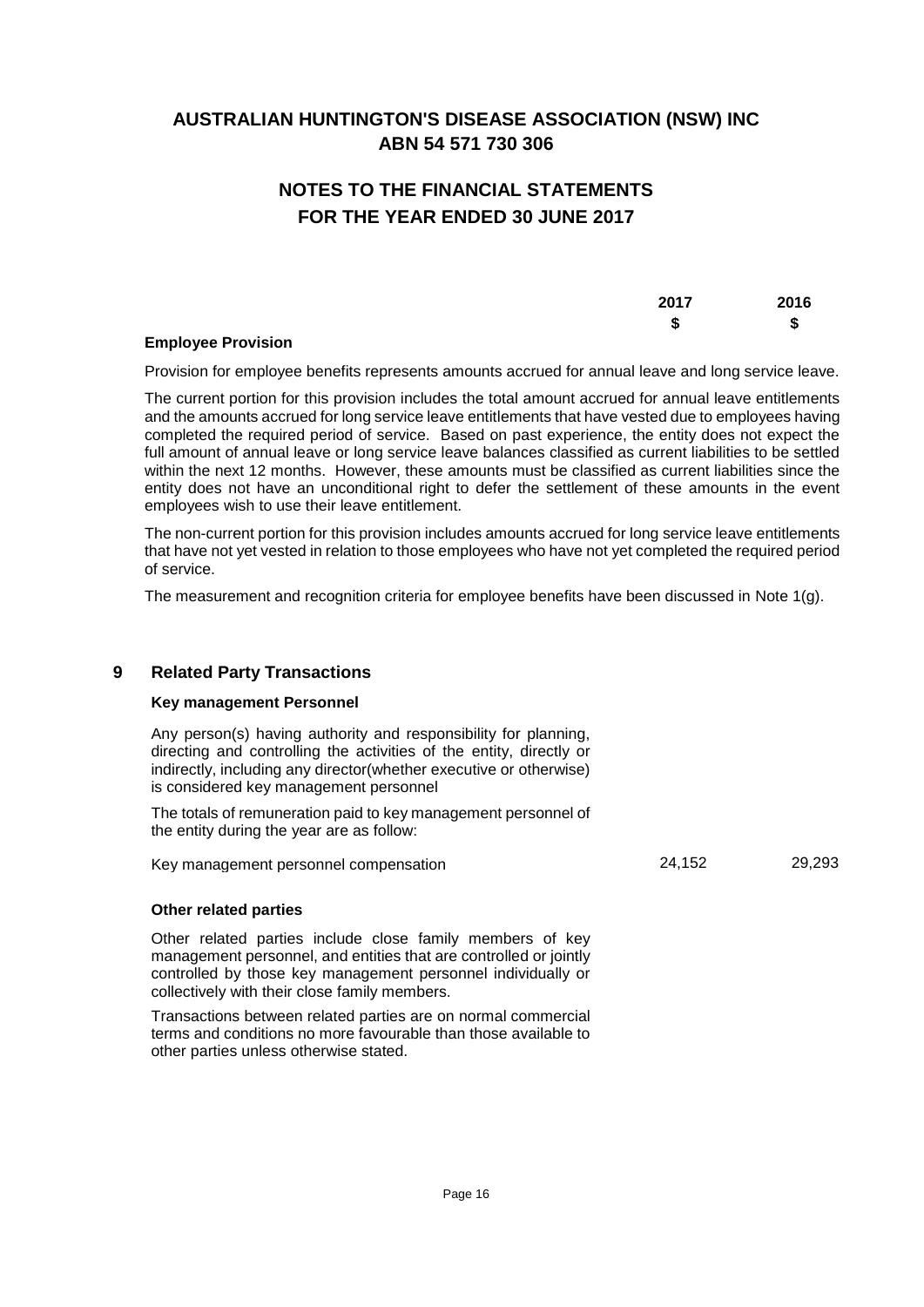# **NOTES TO THE FINANCIAL STATEMENTS FOR THE YEAR ENDED 30 JUNE 2017**

| 2017 | 2016 |
|------|------|
| -0   | S    |

## **10 Financial Risk Management**

The entity's financial instruments consist mainly of deposits with banks, accounts receivable and payable and long-term investment.

The carrying amounts for each category of financial instruments, measured in accordance with AASB 139 as detailed in the accounting policies to these financial statements are as follows:

| <b>Financial Assets</b>                 | <b>Note</b> |         |            |
|-----------------------------------------|-------------|---------|------------|
| Cash and cash equivalents               | 4           | 574,736 | 574,245    |
| Trade and other receivables             | 5           | 861     | 3,506      |
| <b>Total Financial Assets</b>           |             | 575,597 | 577,751    |
| <b>Financial liabilities</b>            |             |         |            |
| Financial liabilities at amortised cost |             |         |            |
| - Trade and other payables              |             | 19,952  | 13,382     |
| <b>Total Financial Liabilities</b>      |             | 19,952  | 181,387388 |
|                                         |             |         | 181,387.48 |

### **Net Fair Values**

The net fair values of financial assets and liabilities approximate their recognised carrying values. The aggregate carrying amounts of financial assets and liabilities are disclosed in the balance sheet and in the notes to the financial statements. No financial assets and financial liabilities are readily traded on organised markets in standardised form. Financial assets where the carrying amount exceeds net fair values have not been written down as the entity intends to hold these assets to maturity

## **11 Reserves**

Asset Revaluation Reserve 685,622 585,622

The Asset Revaluation Reserve records the revaluations of non-current assets.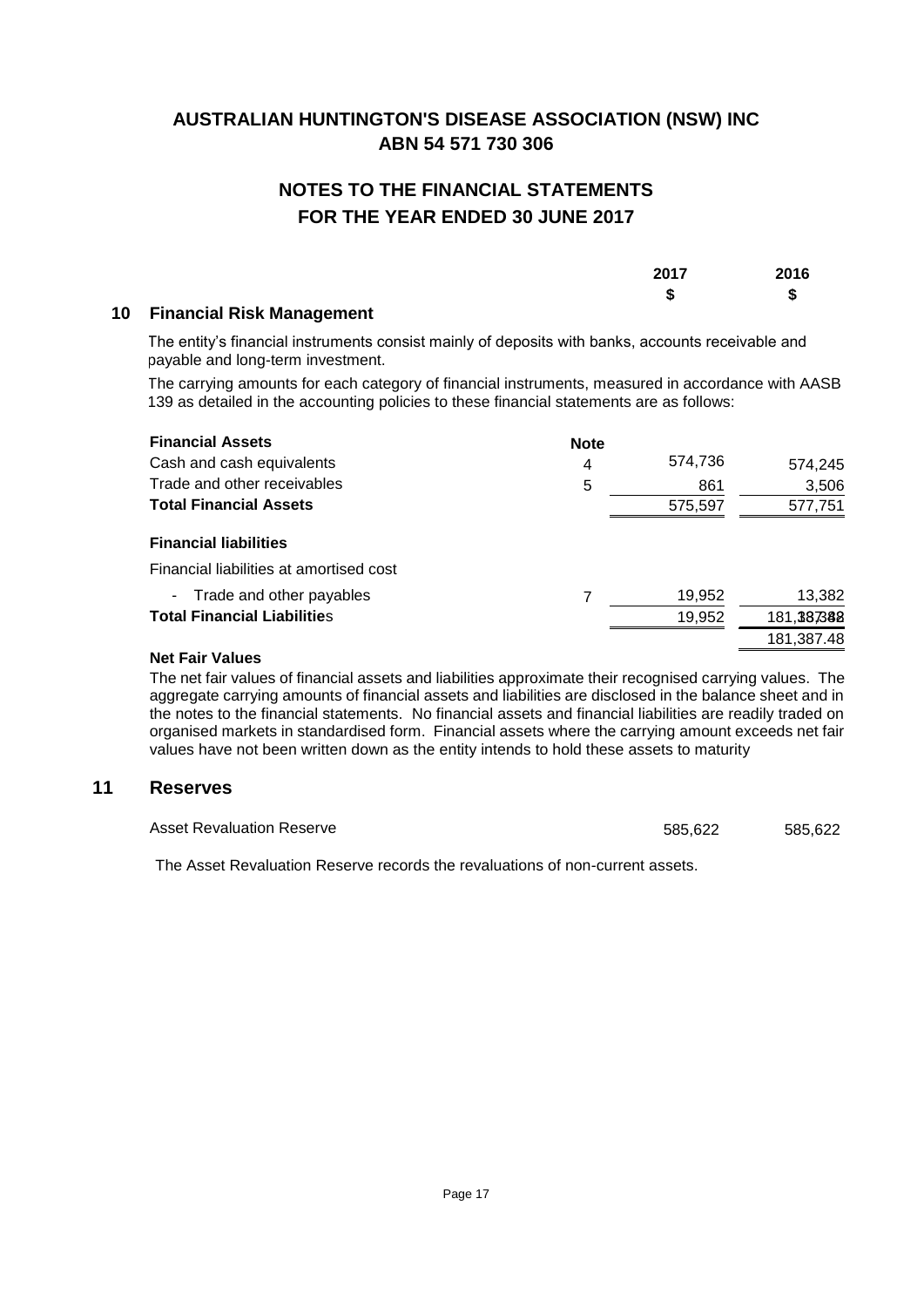# STATERMENE BEAN ENDERS OF THE BOARD **FOR THE YEAR ENDED 30 JUNE 2017**

The Board has determined that the association is not a reporting entity and that this special purpose financial report should be prepared in accordance with the accounting policies outlined in Note 1 to the financial statements.

In the opinion of the Board the financial report as set out on pages 1 to 17:

- 1. Presents a true and fair view of the financial position of Australian Huntington's Disease Association (NSW) Inc as at 30 June 2017 and its performance for the year ended on that date in accordance with Australian Accounting Standards – Reduced Disclosure Requirements of the Australian Accounting Board ), the *Australian Charities and Not-for-profits Commission Act 2012* and *Associations Incorporation Act 2009*: and
- 2. At the date of this statement, there are reasonable grounds to believe that Australian Huntington's Disease Association (NSW) Inc will be able to pay its debts as and when they fall due.
- 3. In accordance with the provisions of the Charitable Fundraising Act 1991 and the regulations under the Act.
	- a) The financial statements give a true and fair view of all income and expenditure of Australian Huntington's Disease Association (NSW) Inc
	- b) The Balance Sheet gives a true and fair view of the state of affairs with respect to fundraising appeals; and
	- c) The provisions of the charitable Fundraising Act 1991, the Regulations under the Act and the conditions attached to the authority have been complied with; and
	- d) The internal controls exercised by Australian Huntington's Disease Association (NSW) Inc. are appropriate and effective in accounting for all income received and applied by Australian Huntington's Disease Association (NSW) Inc from any of its fundraising appeals.

This statement is made in accordance with a resolution of the Board and is signed for and on behalf of the Board by:

President:

Brian Rumbold

Treasurer:

Stephen Guthrie

**Dated this Eighteenth day of November 2017**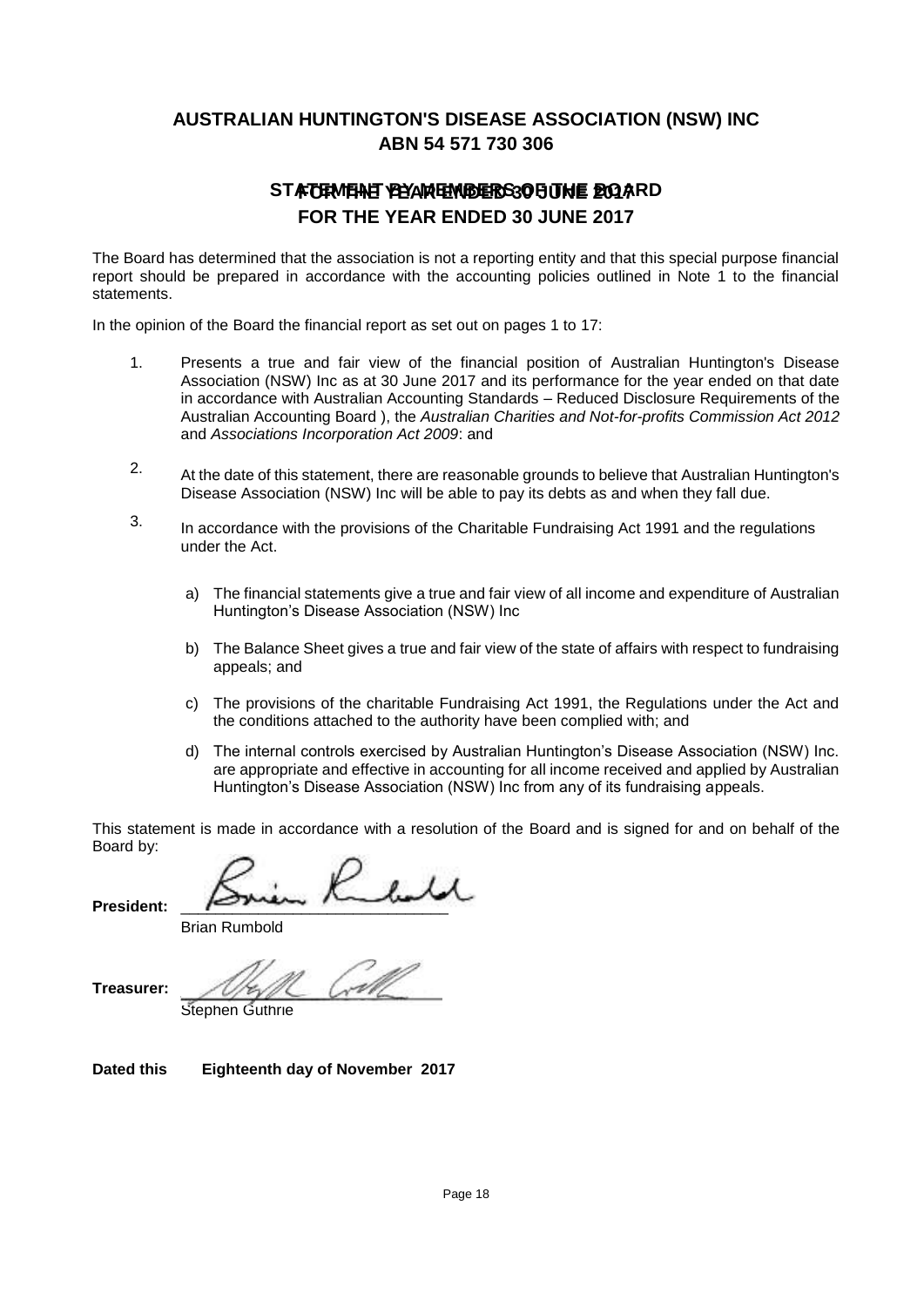

**PRINCIPALS** Glenn McEwen CA Lucas Quinlan CA **CONSULTANT Christine Andrews CPA** 

## **INDEPENDENT AUDITOR'S REPORT TO THE MEMBERS OF AUSTRALIAN HUNTINGTON'S DISEASE ASSOCIATION (NSW) INC ABN 54 571 730 306**

### **Report on the Audit of the Financial Report**

#### *Opinion*

We have audited the financial report of Australian Huntington's Disease Association (NSW) Inc (the registered entity), which comprises the statement of financial position as at 30 June 2017, the statement of profit or loss and other comprehensive income, statement of changes in equity and statement of cash flows for the year then ended, notes comprising a summary of significant accounting policies and other explanatory information and the directors' declaration.

In our opinion, the accompanying financial report of Australian Huntington's Disease Association (NSW) Inc has been prepared in accordance with Division 60 of the *Australian Charities and Not-for-profits Commission Act 2012*, including:

- (i). giving a true and fair view of the registered entity's financial position as at 30 June 2017 and of its performance for the year then ended; and
- (ii). complying with Australian Accounting Standards Reduced Disclosure Requirements and the *Australian Charities and Not-for-profits Commission Regulation 2013*.

#### *Basis of Opinion*

We conducted our audit in accordance with Australian Auditing Standards. Our responsibilities under those standards are further described in the *Auditor's Responsibilities for the Audit of the Financial Report* section of our report. We are independent of the registered entity in accordance with the ethical requirements of the Accounting Professional and Ethical Standards Board's APES 110: *Code of Ethics for Professional Accountants* (the Code) that are relevant to our audit of the financial report in Australia. We have also fulfilled our other ethical responsibilities in accordance with the Code.

We believe that the audit evidence we have obtained is sufficient and appropriate to provide a basis for our opinion.

### *Information Other than the Financial Report and Auditor's Report Thereon*

The directors are responsible for the other information. The other information comprises the information included in the registered entity's annual report for the year ended 30 June 2017, but does not include the financial report and our auditor's report thereon. Our opinion on the financial report does not cover the other information and accordingly we do not express any form of assurance conclusion thereon. In connection with our audit of the financial report, our responsibility is to read the other information and, in doing so, consider whether the other information is materially inconsistent with the financial report or our knowledge obtained in the audit or otherwise appears to be materially misstated. If, based on the work we have performed, we conclude that there is a material misstatement of this other information, we are required to report that fact. We have nothing to report in this regard.

#### *Responsibilities of the Directors for the Financial Report*

The directors of the registered entity are responsible for the preparation of the financial report that gives a true and fair view in accordance with Australian Accounting Standards – Reduced Disclosure Requirements and the *Australian Charities and Not-for-profits Commission Act 2012* and for such internal control as the directors determine is necessary to enable the preparation of the financial report that gives a true and fair view and is free from material misstatement, whether due to fraud or error.

Page 19

#### **THOMAS GLC ABN 24 738 839 322**

A Suite 3 Level 1, 16 - 20 Edgeworth David Ave Hornsby NSW 2077 P 02 9476 3199 F 02 9477 4180 PO Box 1563 Hornsby NSW 1635 E admin@thomasglc.com.au W www.thomasglc.com.au Liability limited by a scheme approved under Professional Standards Legislation